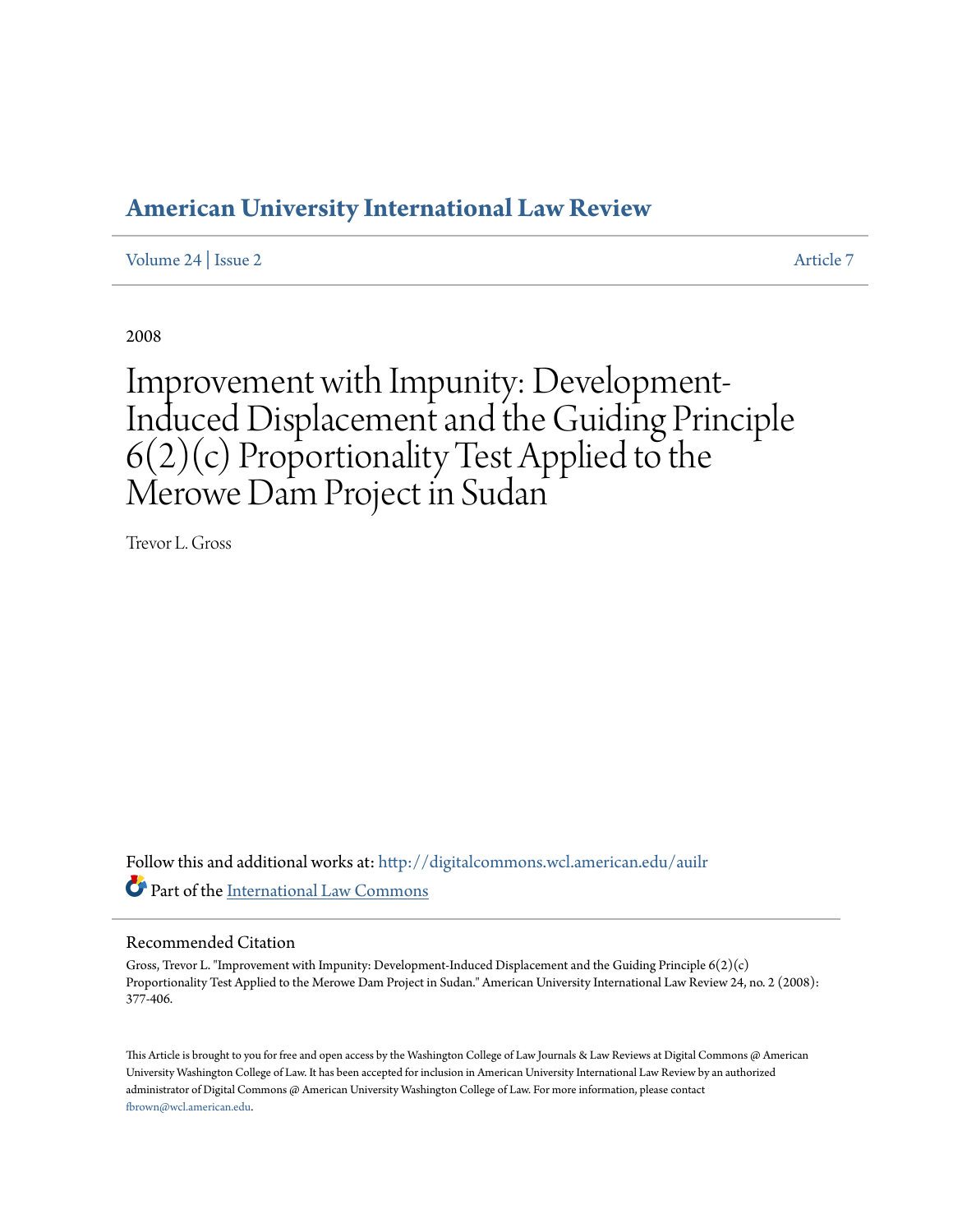# **COMMENT**

# **IMPROVEMENT WITH IMPUNITY: DEVELOPMENT-INDUCED DISPLACEMENT AND THE GUIDING PRINCIPLE 6(2)(C) PROPORTIONALITY TEST APPLIED TO THE MEROWE DAM PROJECT IN SUDAN**

TREVOR L. GROSS<sup>[\\*](#page-1-0)</sup>

|                                                         | 379  |
|---------------------------------------------------------|------|
|                                                         | 381  |
| A. IDPS AND SUDAN'S ONGOING PROBLEMS WITH IDPS 382      |      |
| B. THE GUIDING PRINCIPLES AND THE PRINCIPLE $6(2)(C)$   |      |
|                                                         | 384  |
| 1. The Guiding Principles Generally and Principle       |      |
| 6(2)(c) Addressing Large Development Projects           | .385 |
| 2. Proposed Benefits Relevant for a Principle $6(2)(c)$ |      |
|                                                         | 387  |
| C. THE BINDING INTERNATIONAL LAW OF THE ICCPR AND       |      |
|                                                         | 389  |
| D. THE ROME STATUTE ALLOWS FOR PROSECUTION IN AN        |      |
| <b>INTERNATIONAL FORUM OF THOSE RESPONSIBLE FOR</b>     |      |
| <b>SOVEREIGN VIOLATIONS OF BINDING HUMAN RIGHTS</b>     |      |
|                                                         | 390  |
| II. ANALYSIS.                                           | 392  |
|                                                         |      |

<span id="page-1-0"></span> <sup>\*</sup> J.D. Candidate, 2009, American University, Washington College of Law; B.A. Russian, 2004, Pennsylvania State University. I am grateful to the staff of both Volumes 23 and 24 of the American University International Law Review. I would like to thank my editor, Linda Lau, for her assistance and valuable advice. Most importantly, thank you to Rachel, Shane, and the rest of my family for their support and patience.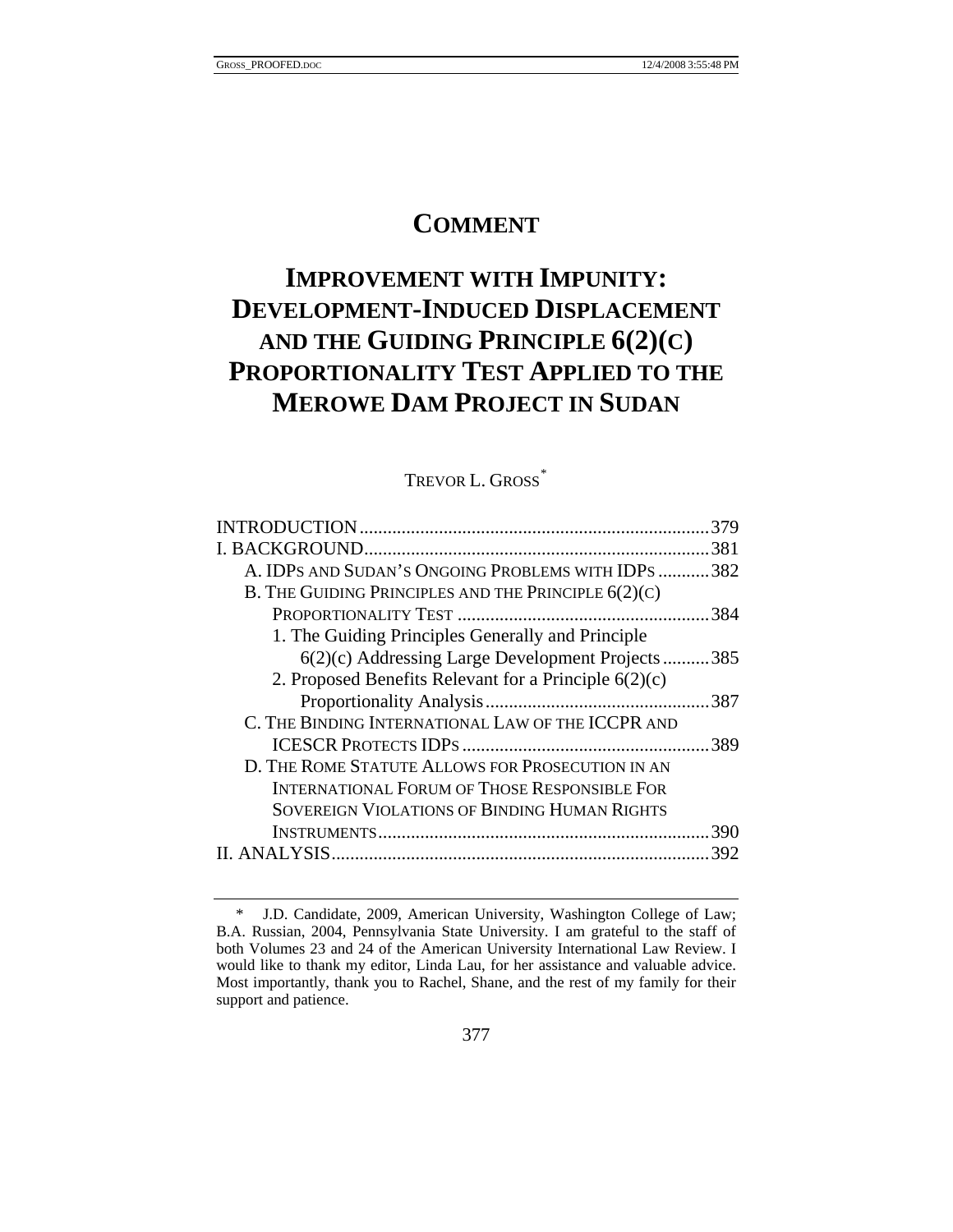| 378 | AM. U. INT'L L. REV.                                                                                                                                                                               | [24:377] |
|-----|----------------------------------------------------------------------------------------------------------------------------------------------------------------------------------------------------|----------|
|     | A. THE BROAD LANGUAGE OF GUIDING PRINCIPLE 6(2)(C)<br>PRESENTS A LOOSELY-DEFINED PROPORTIONALITY TEST<br>THAT COULD ALLOW THE MEROWE DAM PROJECT TO<br>CONTINUE DESPITE LONG-TERM NET DETRIMENT TO |          |
|     |                                                                                                                                                                                                    |          |
|     | B. THE GOVERNMENT OF SUDAN FAILED TO RESPECT THE                                                                                                                                                   |          |
|     | GUIDING PRINCIPLES AND VIOLATED THE INTERNATIONAL<br>LAWS THAT FORM THE BASES OF THE GUIDING                                                                                                       |          |
|     |                                                                                                                                                                                                    |          |
|     | PRINCIPLES IN ITS RELOCATION OF THE PEOPLE IN THE                                                                                                                                                  |          |
|     | C. DESPITE THE FACT THAT THE ICC COULD FIND THAT                                                                                                                                                   |          |
|     | SUDAN'S ACTIONS REACH THE LEVEL OF A CRIME                                                                                                                                                         |          |
|     | AGAINST HUMANITY, THE ICC IS UNLIKELY TO TRY                                                                                                                                                       |          |
|     | SUDAN FOR COMMITTING A CRIME AGAINST HUMANITY  398                                                                                                                                                 |          |
|     | 1. Sudan's Actions Constitute a Crime Against                                                                                                                                                      |          |
|     |                                                                                                                                                                                                    |          |
|     | 2. The ICC has Jurisdiction over Sudan Despite Sudan                                                                                                                                               |          |
|     | Not Being a Member Party to the Rome Statue if the                                                                                                                                                 |          |
|     | Security Council Refers the Matter Pursuant to Its                                                                                                                                                 |          |
|     |                                                                                                                                                                                                    |          |
|     | 3. The ICC is Likely to Find Sudan's Actions with                                                                                                                                                  |          |
|     | Respect to the Merowe Dam Inadmissible, Despite                                                                                                                                                    |          |
|     | Meeting the Requirements set forth by Article 7 of                                                                                                                                                 |          |
|     | the Rome Statute for a Crime against Humanity 401                                                                                                                                                  |          |
|     |                                                                                                                                                                                                    |          |
|     | A. THE UNITED NATIONS SHOULD ESTABLISH A FRAMEWORK                                                                                                                                                 |          |
|     | FOR DEFINING THE BALANCE BETWEEN NECESSITY AND                                                                                                                                                     |          |
|     | HARDSHIP ON THOSE WHOM LARGE-SCALE                                                                                                                                                                 |          |
|     | DEVELOPMENT PROJECTS DISPLACE IN ORDER TO                                                                                                                                                          |          |
|     | CLARIFY THE MEANING OF GUIDING PRINCIPLE 6(2)(C) 402                                                                                                                                               |          |
|     | B. THE GOVERNMENT OF SUDAN SHOULD STRIVE TO MEET                                                                                                                                                   |          |
|     | INTERNATIONAL STANDARDS IN THE RELOCATION OF THE                                                                                                                                                   |          |
|     |                                                                                                                                                                                                    |          |
|     | C. THE U.N. SECURITY COUNCIL SHOULD RECOGNIZE                                                                                                                                                      |          |
|     | FORCIBLE DISPLACEMENT AS A CRIME AGAINST                                                                                                                                                           |          |
|     | HUMANITY AND SHOULD PROSECUTE THOSE                                                                                                                                                                |          |
|     |                                                                                                                                                                                                    |          |
|     |                                                                                                                                                                                                    |          |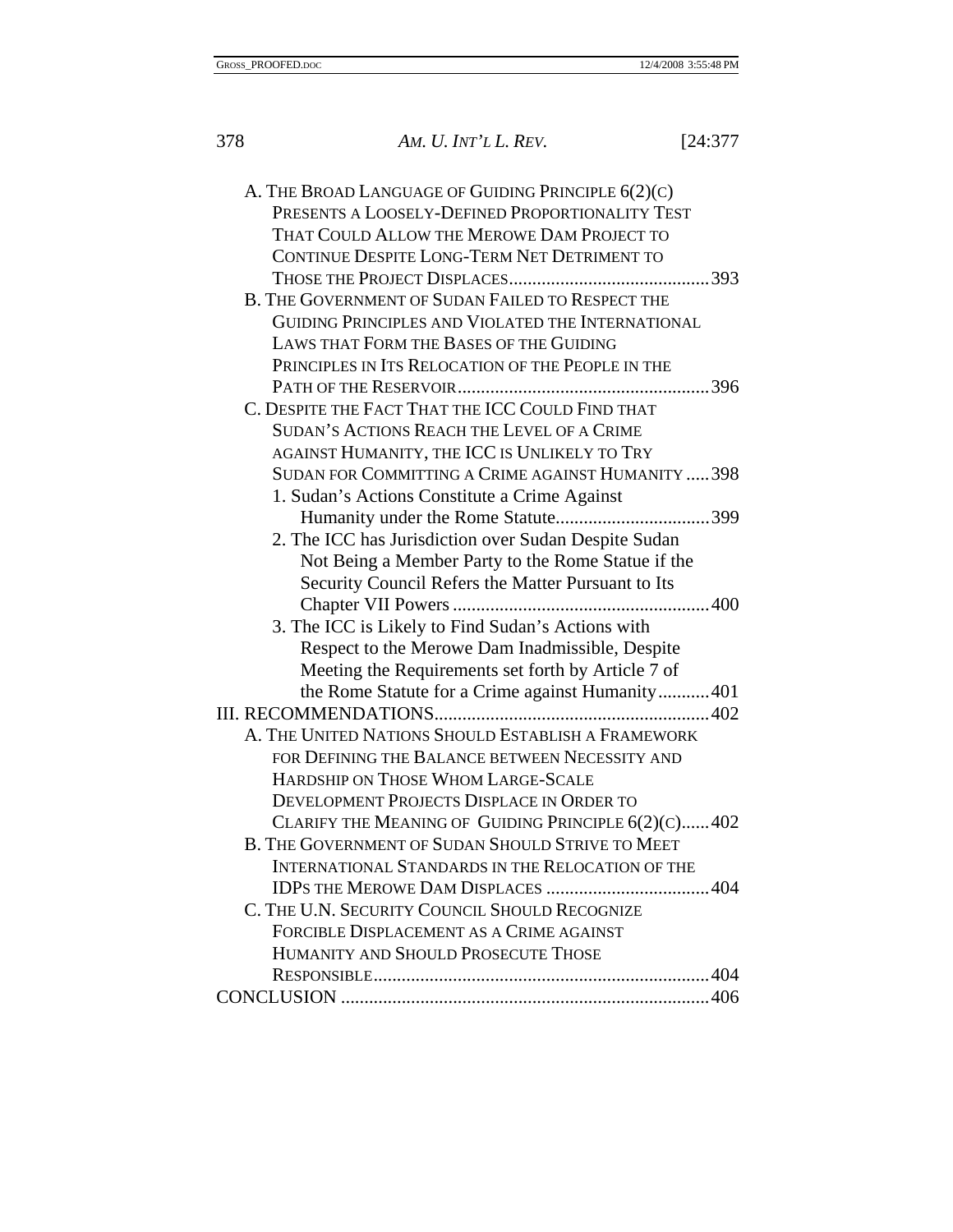<span id="page-3-0"></span>

#### INTRODUCTION

The government of Sudan is nearing completion of the Merowe Dam, a large hydroelectric dam north of Khartoum, Sudan's capital.<sup>[1](#page-3-1)</sup> Reports differ, but at the Dam's completion, the reservoir behind it will stretch to approximately 175 kilometers in length.<sup>[2](#page-3-2)</sup> To accommodate the vast size of the reservoir, the government of Sudan is displacing approximately 60,000 people.<sup>[3](#page-3-3)</sup> As most are not leaving Sudan, they will join the ranks of the world's twenty-four million internally displaced persons ("IDPs").<sup>[4](#page-3-4)</sup> A U.N. Special Rapporteur to

<span id="page-3-1"></span><sup>1</sup>*. See Advocacy Group Calls to Suspend Merowe Dam Construction*, SUDAN TRIB., Mar. 23, 2006, http://www.sudantribune.com/spip.php?article14670 [hereinafter *Suspend Merowe Dam Construction*] (observing that the Dam is the largest hydroelectric project being built in Africa today); Simon Apiku, *New Dam to Power Sudan from Next Year*, REUTERS, Aug. 15, 2007, http://www.reuters.com/article/latestCrisis/idUSMCD541789 (reporting that two of the of Dam's ten turbine units will be online in 2008 for a total production of 250 megawatts of electricity, and the other eight will be operational by the end of 2009).

<span id="page-3-2"></span><sup>2</sup>*. Compare Suspend Merowe Dam Construction*, *supra* note 1 (stating that the reservoir will extend 200 kilometers), *with* PETER BOSSHARD & NICHOLAS HILDYARD, INT'L RIVERS NETWORK, A CRITICAL JUNCTURE FOR PEACE, DEMOCRACY, AND THE ENVIRONMENT: SUDAN AND THE MEROWE/HAMADAB DAM PROJECT: REPORT FROM A VISIT TO SUDAN AND A FACT-FINDING MISSION TO THE MEROWE DAM PROJECT § 3 (2005), http://internationalrivers.org/files/050428 merowe.pdf [hereinafter FACT-FINDING MISSION] (estimating that the reservoir will extend 174 kilometers).

<span id="page-3-3"></span><sup>3</sup>*. See* Press Release, United Nations High Commissioner on Human Rights [UNHCHR], U.N. Expert Urges Sudan to Respect Human Rights of Communities Affected by Hydro-Electric Dam Projects (Aug. 27, 2007), *available at* http://www.unhchr.ch/huricane/huricane.nsf/view01/E8A869684389FFA0C12573 44005DD01D?opendocument [hereinafter UNHCHR Press Release] (noting that women, children, and the elderly are among the over 60,000 people whom the project will displace); *see also* FACT-FINDING MISSION, *supra* note 2, § 6 (stating that the project will displace 9,500 families, for an estimated total of 50,000 people); Edmund Sanders, *The World: Fears of Another Darfur: As Tensions Flare over Proposed Dams, Many Predict Sudan's Nubia Region Will Be the Next to Erupt in Violence*, L.A. TIMES, Aug. 31, 2007, at A1 (predicting that the waters will displace 70,000 people).

<span id="page-3-4"></span><sup>4</sup>*. See* INTERNAL DISPLACEMENT MONITORING CENTRE & NORWEGIAN REFUGEE COUNCIL, INTERNAL DISPLACEMENT: GLOBAL OVERVIEW OF TRENDS AND DEVELOPMENTS IN 2006 6 (Anne Glusker ed., 2007), *available at* http://www.internal-displacement.org/8025708F004BE3B1/(httpInfoFiles)/925151 0E3E5B6FC3C12572BF0029C267/\$file/Global\_Overview\_2006.pdf [hereinafter INTERNAL DISPLACEMENT] (listing statistics on IDPs and indicating that Africa is the most affected continent); *see also* U.N. Econ. & Soc. Council [ECOSOC],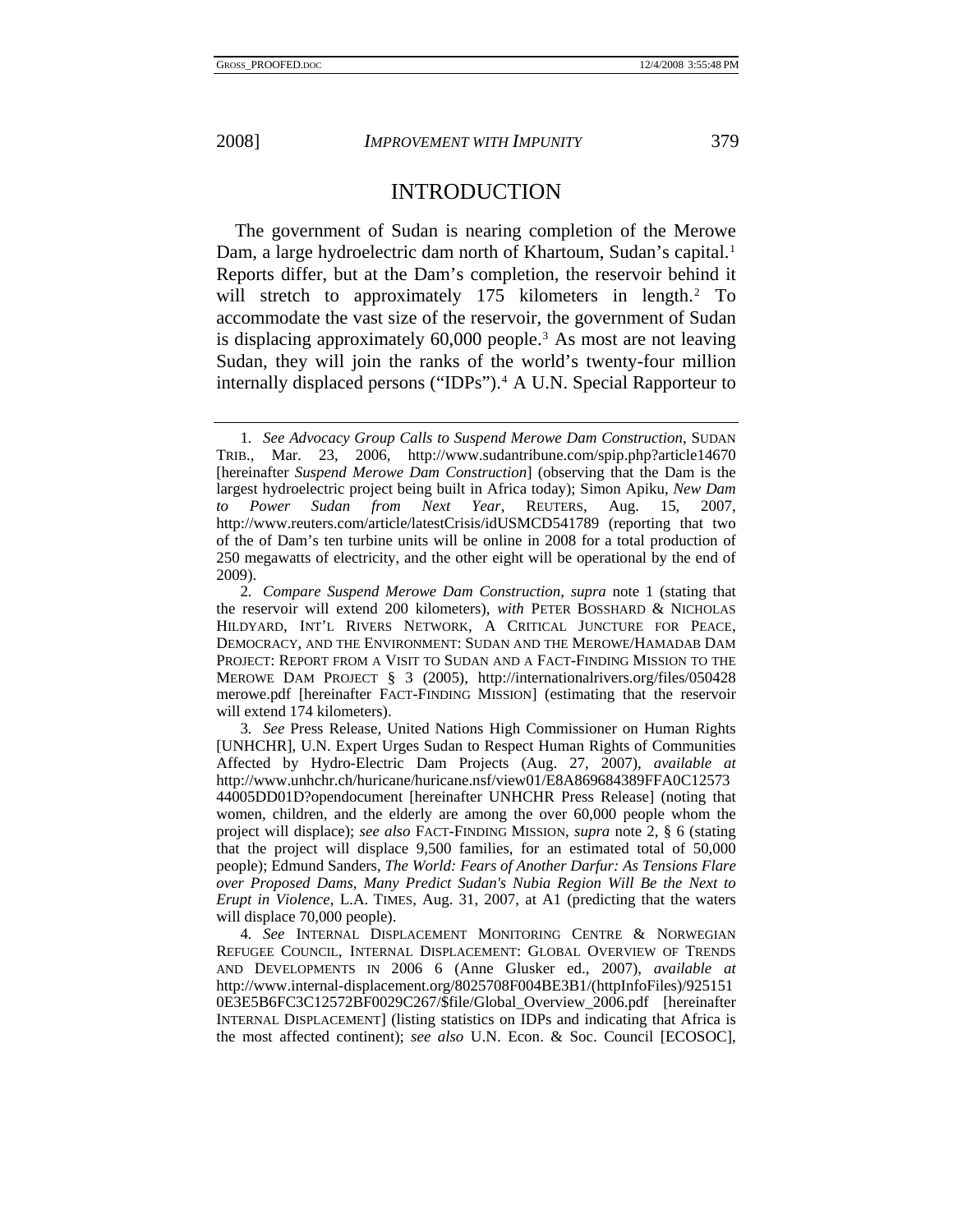Sudan has called for work on the Dam to stop until the government of Sudan guarantees the safety of those affected.[5](#page-4-0)

This Comment explores the actions of Sudan's government as it displaces its citizens to complete the Merowe Dam project. Part II provides background information on IDPs and Sudan's experience with IDPs.<sup>[6](#page-4-1)</sup> Part II also introduces the relevant instruments of international law addressing IDPs, including the International Covenant on Civil and Political Rights ("ICCPR"),<sup>7</sup> the International Covenant on Social, Economic, and Cultural Rights ("ICESCR"),[8](#page-4-3) the Guiding Principles on Internal Displacement ("Guiding Principles"),<sup>[9](#page-4-4)</sup> and the Rome Statute of the International Criminal Court ("ICC").[10](#page-4-5) Finally, Part II discusses the Merowe Dam project and the flaws in its implementation.<sup>[11](#page-4-6)</sup> Part III argues that Sudan is violating, among other things, provisions of the ICCPR and ICESCR as well as the Guiding Principles.[12](#page-4-7) Part III also argues that

<span id="page-4-0"></span>5*. See* UNHCHR Press Release, *supra* note 3 (urging the government of Sudan to adhere to accepted international standards in carrying out the Merowe Dam project, encouraging nations funding the project to ensure that the project does not violate human rights, imploring the companies involved in the construction of the dam to stop their work until the project's impact on human rights can be examined, and calling for an independent review by U.N. human rights monitors).

<span id="page-4-1"></span>6*. See* discussion *infra* Part II (explaining the criteria for labeling people as IDPs and describing Sudan's extensive IDP problem).

<span id="page-4-2"></span> 7. International Covenant on Civil and Political Rights, Dec. 19, 1966, 999 U.N.T.S. 171 [hereinafter ICCPR].

<span id="page-4-3"></span> 8. International Covenant on Economic, Social and Cultural Rights, Dec. 16, 1966, 993 U.N.T.S. 3 [hereinafter ICESCR].

9*. Guiding Principles*, *supra* note 4.

<span id="page-4-5"></span><span id="page-4-4"></span> 10. Rome Statute of the International Criminal Court, June 15-July 17, 1998, 2187 U.N.T.S. 90 [hereinafter Rome Statute].

<span id="page-4-6"></span>11*. See* discussion *infra* Part II (presenting benefits of the Dam such as increased availability of electrical power in Sudan and the problems the Dam and its implementation present such as dangerous downstream water level variance).

<span id="page-4-7"></span>12*. See* discussion *infra* Part III (specifying provisions of the Guiding Principles such as the right to choose one's place of residence and the right to an

Comm'n on Human Rights, *Guiding Principles on Internal Displacement: Report of the Representative of the Secretary-General, Mr. Francis M. Deng, Submitted Pursuant to Commission Resolution 1997/39*, Intro., ¶ 2, U.N. Doc. E/CN.4/1998/53/Add.2 (Feb. 11, 1998) (*prepared by* Francis M. Deng) [hereinafter *Guiding Principles*] (defining internally displaced persons as "persons or groups of persons who have been forced or obliged to flee or to leave their homes or places of habitual residence . . . and who have not crossed an internationally recognized State border").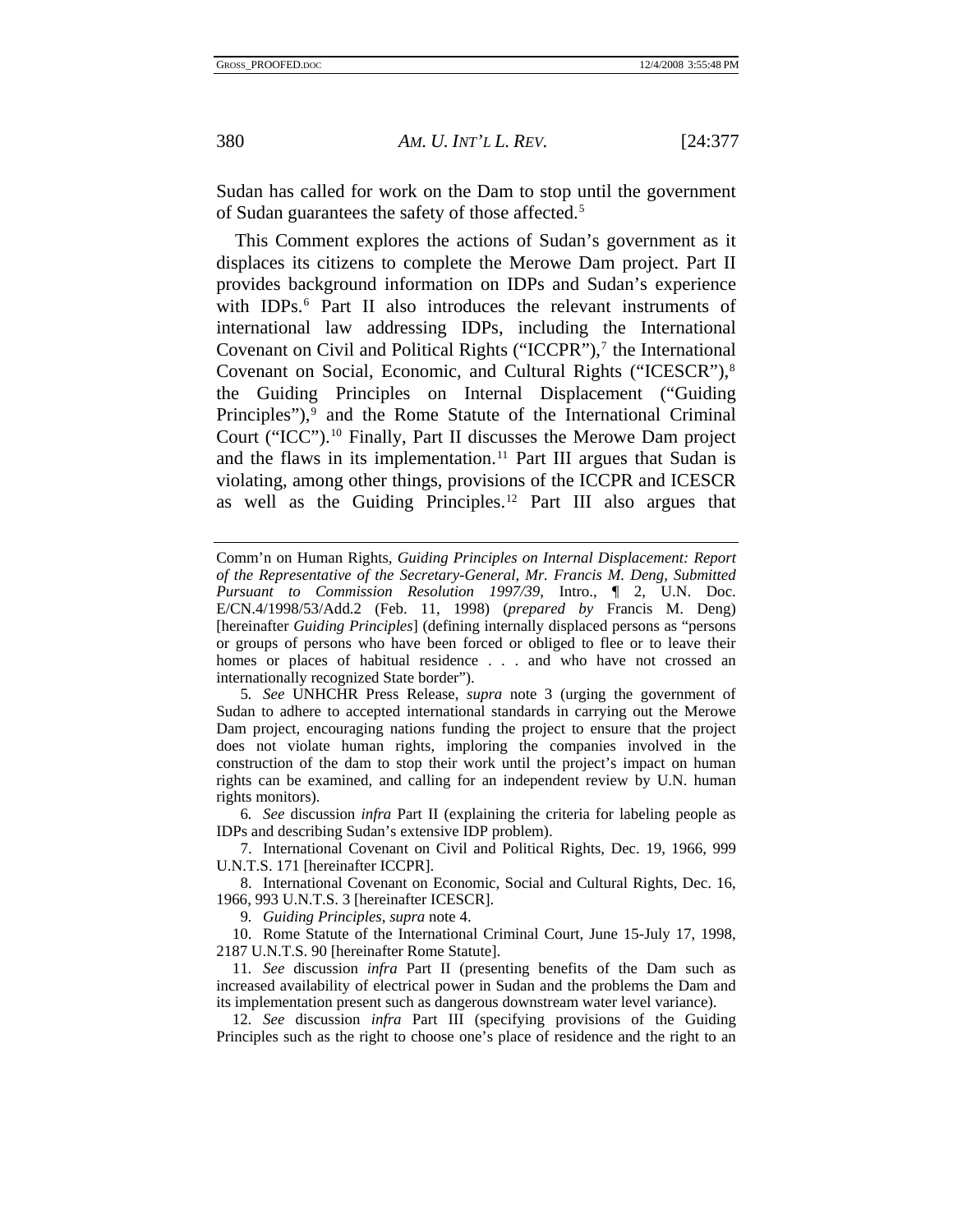<span id="page-5-0"></span>Principle 6(2)(c) of the Guiding Principles is too vague and that the principle does not provide enough guidance for evaluating large development projects as a legitimate source of displacement.<sup>[13](#page-5-1)</sup> Part III concludes by arguing that Article 7 of the Rome Statute gives the ICC the power to prosecute those responsible for the displacements in Sudan.<sup>[14](#page-5-2)</sup>

Part IV recommends the establishment of a framework of regulations for Guiding Principle 6(2)(c) that elucidate the requirements for a justified forced relocation for a development project.[15](#page-5-3) Part IV also recommends that Sudan adhere to international law as it undertakes the Merowe Dam project.<sup>[16](#page-5-4)</sup> Part IV concludes by advocating prosecution of those who are responsible for the displacements under Article 7 of the Rome Statute.<sup>[17](#page-5-5)</sup>

### I. BACKGROUND

IDPs are a worldwide problem.[18](#page-5-6) The Guiding Principles recognize IDPs as a population distinct from traditional refugees and seek to apply some of the protections of international instruments to IDPs.[19](#page-5-7) When large development projects cause internal

<span id="page-5-1"></span>adequate standard of living).

<sup>13</sup>*. See* discussion *infra* Part III (exploring the ambiguity of Principle 6(2)(c)'s proportionality test, which weighs the aggregate benefits of the project against the injury to those the project will displace).

<span id="page-5-2"></span><sup>14</sup>*. See* discussion *infra* Part III (detailing the procedure for U.N. Security Council review of a suspected human rights abuse and eventual referral to the U.N. Special Prosecutor in the event of such abuse).

<span id="page-5-3"></span><sup>15</sup>*. See* discussion *infra* Part IV (recommending that the Guiding Principles require that those displaced by large development projects benefit directly from the project that displaced them).

<span id="page-5-5"></span><span id="page-5-4"></span><sup>16</sup>*. See* discussion *infra* Part IV (urging Sudan to provide IDPs with an adequate standard of living).

<span id="page-5-6"></span><sup>17</sup>*. See* discussion *infra* Part IV (challenging the ICC's propensity to refuse to admit internal displacement cases).

<sup>18</sup>*. See* Roberta Cohen & Francis M. Deng, *Introduction*, *in* THE FORSAKEN PEOPLE: CASE STUDIES OF THE INTERNALLY DISPLACED 1, 1 (Roberta Cohen & Francis M. Deng eds., 1998) (recognizing that the number of nations affected by IDPs grew from eleven in 1982 to thirty-five in 1997); *see also* INTERNAL DISPLACEMENT, *supra* note 4, at 6 (reporting that by 2006, IDPs affected fifty-two countries).

<span id="page-5-7"></span><sup>19</sup>*. See* Bill Frelick, *Aliens in Their Own Land: Protection and Durable Solutions for Internally Displaced Persons*, *in* WORLD REFUGEE SURVEY 1998 30, 32 (1998) (reflecting on the Guiding Principles' definition of IDPs and focus on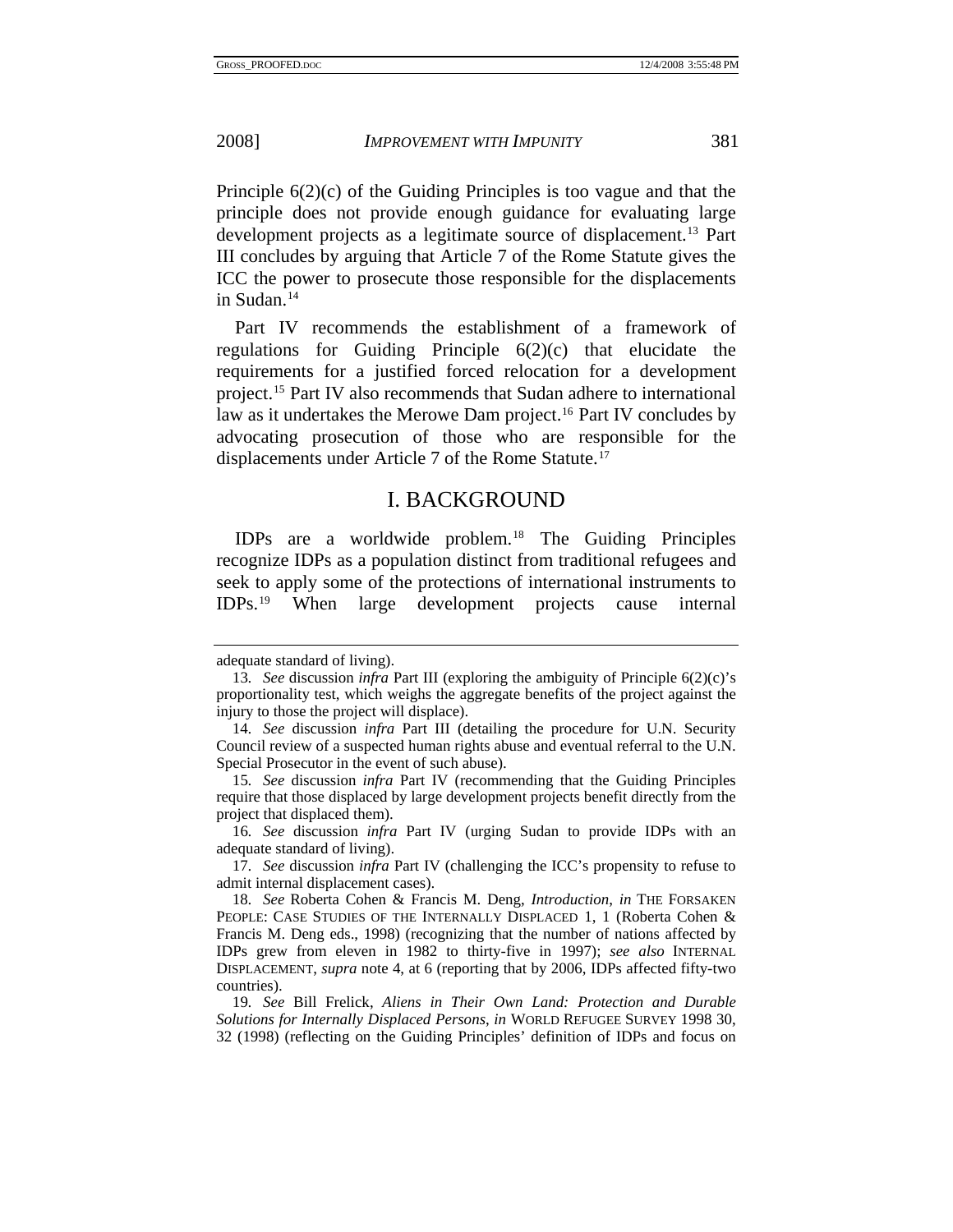<span id="page-6-0"></span>displacement, the Guiding Principles present a proportionality test for determining the acceptability of the displacements.<sup>[20](#page-6-1)</sup> As a large development project, such a test applies to the Merowe Dam project.<sup>[21](#page-6-2)</sup> Forced displacement without adequate justification can constitute a crime against humanity, which allows the ICC to prosecute those responsible.<sup>22</sup>

#### A. IDPS AND SUDAN'S ONGOING PROBLEMS WITH IDPS

Historically, international instruments have not adequately protected IDPs, and this remains true today.[23](#page-6-4) In the absence of binding law to specifically protect IDPs, national and international bodies have had difficulty determining which human rights guarantees apply to IDPs and how to apply them effectively.<sup>24</sup>

<span id="page-6-2"></span>21*. See* discussion *infra* Part II.B.2 (outlining the benefits of the Merowe Dam project weighing against the harm of the displacements the project is causing); *see also* SUDAN TRIBUNE, *supra* note 1 (addressing the far-reaching impact of the Merowe Dam project, the largest hydroelectric dam project underway in Africa, on the environment of Sudan).

<span id="page-6-3"></span>22*. See* Rome Statute, *supra* note 10, art. 7(1)(d) (listing forcible transfer of population as a crime against humanity prosecuted by the ICC).

protection of those displaced as opposed to the location of those displaced in order to best provide for IDPs).

<span id="page-6-1"></span><sup>20</sup>*. See* WALTER KÄLIN, AM. SOC'Y OF INT'L LAW, GUIDING PRINCIPLES ON INTERNAL DISPLACEMENT: ANNOTATIONS 17 (2000) (positing that for a large development project causing displacement to proceed, Guiding Principle 6(2)(c) provides that the project must meet the "requirements of necessity and proportionality" to show "compelling or overriding public interests"); *see also* WORLD BANk, THE WORLD BANK OPERATIONAL MANUAL: OPERATIONAL POLICIES: INVOLUNTARY RESETTLEMENT para. 2(a) (2001), *available at* http://wbln0018.worldbank.org/Institutional/Manuals/OpManual.nsf/toc2/CA2D01 A4D1BDF58085256B19008197F6?OpenDocument [hereinafter OP 4.12] (clarifying the World Bank's policy on involuntary resettlement by permitting development projects provided that all viable alternatives are explored in the interest of avoiding displacement).

<span id="page-6-4"></span><sup>23</sup>*. See* THOMAS G. WEISS & DAVID A. KORN, INTERNAL DISPLACEMENT: CONCEPTUALIZATION AND ITS CONSEQUENCES, at xvii (Routledge 2006) (describing present efforts within the U.N. to protect IDPs as "frustratingly inadequate"); *see also* Cohen & Deng, *supra* note 18, at 1-2 (recognizing the lack of a protection mechanism for IDPs despite the global impact of internal displacement).

<span id="page-6-5"></span><sup>24</sup>*. See* ROBERTA COHEN & FRANCIS M. DENG, MASSES IN FLIGHT: THE GLOBAL CRISIS OF INTERNAL DISPLACEMENT 74 (1998) [hereinafter MASSES IN FLIGHT] (noting that "internally displaced persons do not forfeit their inherent rights because they are displaced," but the method for protecting these inherent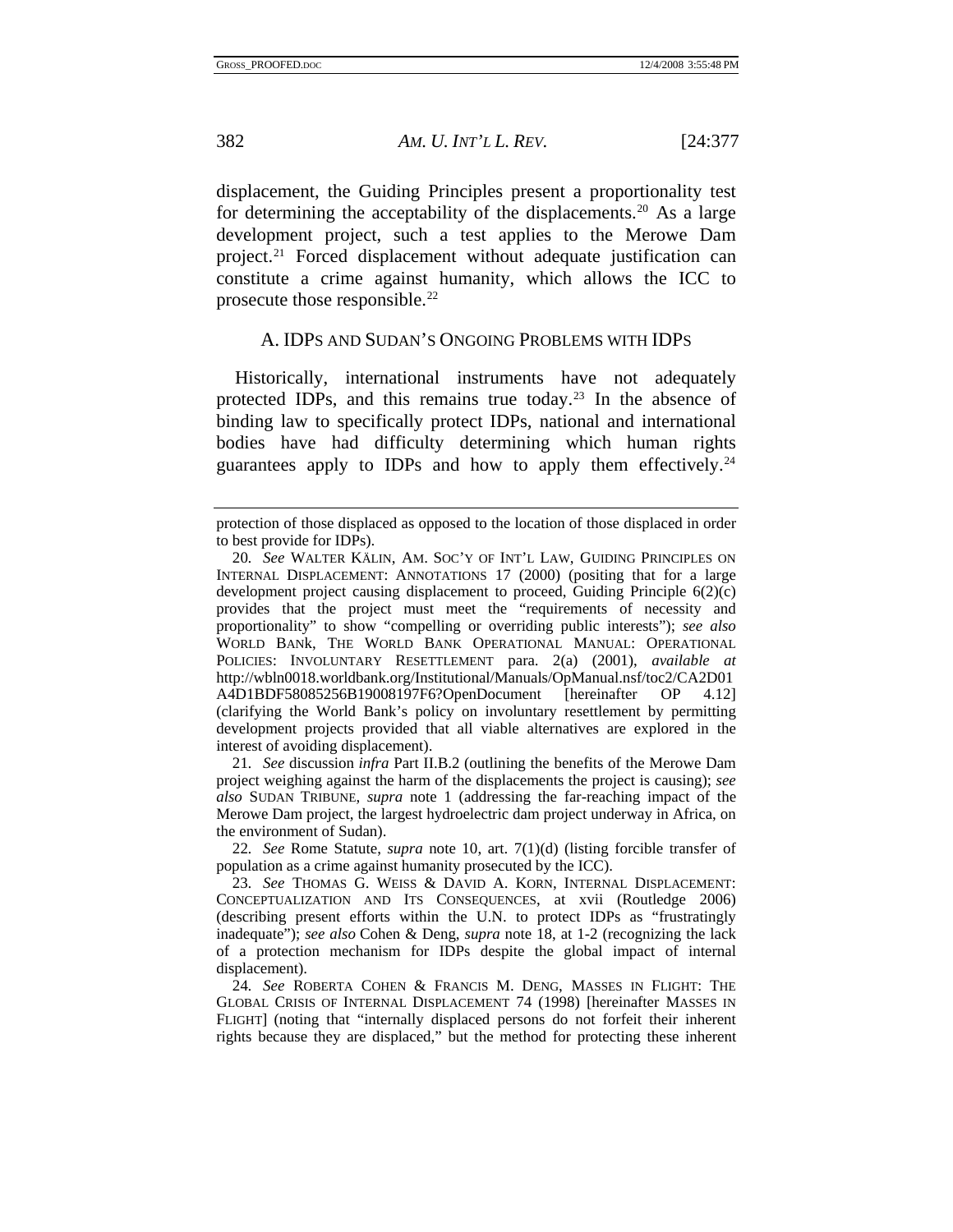Existing instruments of international law continue to protect IDPs.<sup>25</sup> Such international instruments must compete with state sovereignty—the concept that an international body should not regulate activities taking place within a state's borders.<sup>[26](#page-7-1)</sup> However, this attitude is beginning to change, with the concept of sovereignty impressing upon nations a responsibility to respect their citizens.<sup>27</sup> An instance in which a state cannot or will not respect the human rights of its citizens raises the possibility that the international community will intervene.<sup>[28](#page-7-3)</sup> In cases involving IDPs, this is often necessary because relying on the government that displaced the IDPs to protect them is impracticable.[29](#page-7-4) As a response to abuse of

<span id="page-7-2"></span>27*. See* WEISS & KORN, *supra* note 23, at 3 (distilling the concept of sovereign responsibility into two component parts: the responsibility of states to protect their citizens' human rights and an international responsibility to intervene when states fail to do so); *see also* Friedrich Kratochwil, *Sovereignty as Dominium: Is There a Right of Humanitarian Intervention?*, *in* BEYOND WESTPHALIA?: STATE SOVEREIGNTY AND INTERNATIONAL INTERVENTION 21, 42 (Gene M. Lyons & Michael Mastanduno eds., 1995) (arguing that there is a right to state intervention "when such interventions are based on the institution of the protection of nationals, or on the measures taken under Chapter VII of the [U.N.] Charter").

<span id="page-7-3"></span>28*. See, e.g.*, U.N. Sec. Council, Int'l Comm'n of Inquiry on Darfur, *Report of the International Commission of Inquiry on Darfur to the Secretary-General*, ¶ 569, U.N. Doc. S/2005/60 (Feb. 1, 2005) [hereinafter *Darfur Inquiry*] (imploring the international community to act when Sudan did not act to stop the atrocities in Darfur); *see also* CATHERINE PHUONG, THE INTERNATIONAL PROTECTION OF INTERNALLY DISPLACED PERSONS 214 (2004) (insisting that protection of individual human rights is now an international concern); Jeff Nicolai, Comment, *Operation Murambatsvina: A Crime Against Humanity Under the Rome Statute?*, 21 AM. U. INT'L L. REV. 813, 835 (2006) (referring to international protection of citizens when sovereign governments fail to protect them as an "emerging principle" of international law).

<span id="page-7-4"></span>29*. See, e.g.*, Luke T. Lee, Current Development, *The London Declaration of International Law Principles on Internally Displaced Persons*, 95 AM. J. INT'L L. 454, 457 (2001) (analogizing the situation of state governments protecting IDPs to wolves guarding chicken coops).

<span id="page-7-0"></span>rights has proven elusive).

<sup>25</sup>*. See generally id.* at 73-122 (providing an overview of the framework for protection of IDPs which includes such documents as the ICCPR, ICESCR, the Geneva Convention of 1949, and the International Labor Organization Conventions).

<span id="page-7-1"></span><sup>26</sup>*. See* U.N. Charter art. 2, para. 1 (acknowledging the importance of sovereignty by stating that "the principle of the sovereign equality of all its Members" is the foundation of the United Nations); *see also* WEISS & KORN, *supra* note 23, at 5 (admitting that nations have viewed sovereignty as a pretense for acting with impunity with respect to their citizens).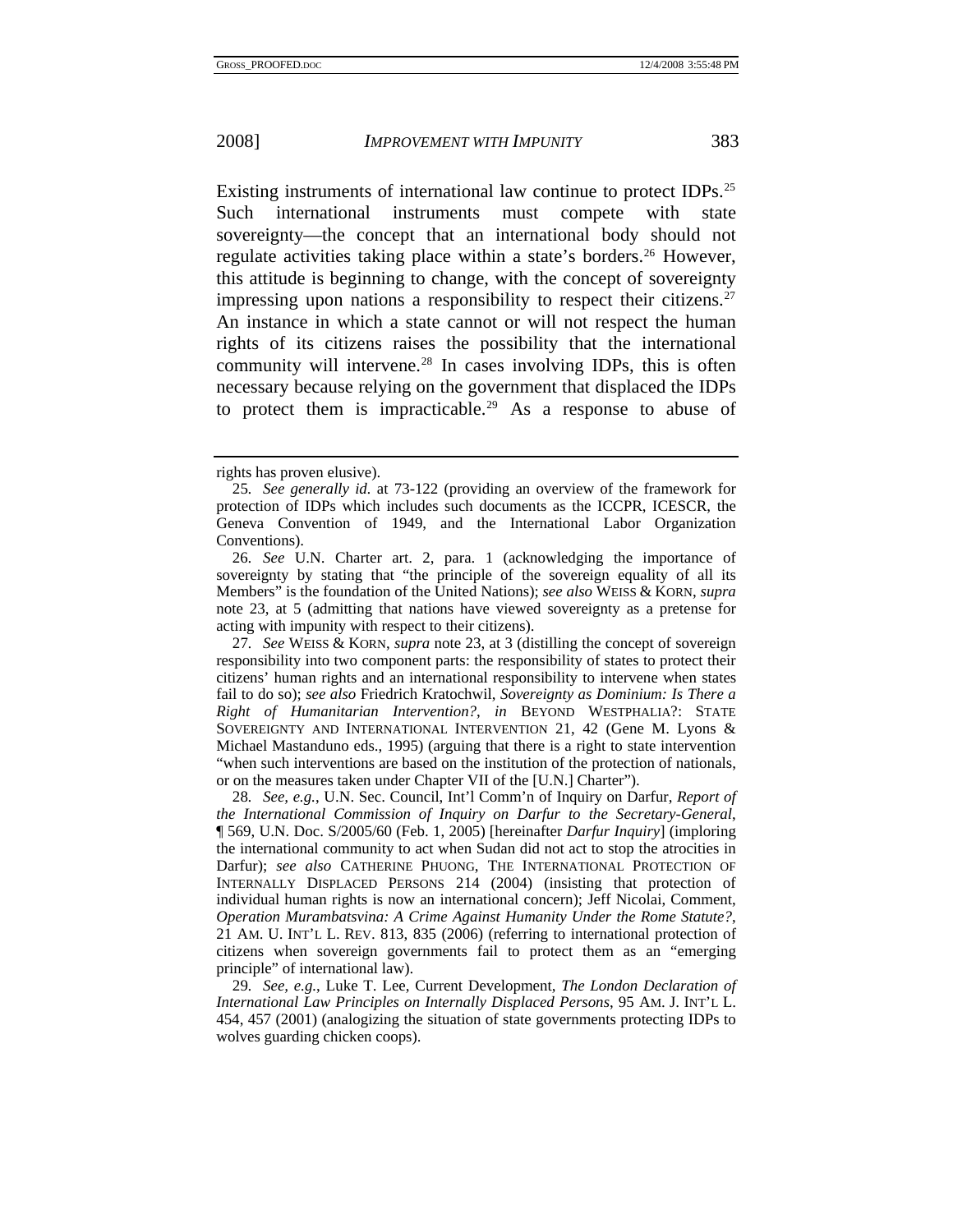sovereignty, the international community has developed means of prosecuting individuals who allegedly are responsible for causing unlawful internal displacements.<sup>[30](#page-8-1)</sup>

Sudan has the highest population of IDPs in the world.<sup>[31](#page-8-2)</sup> Sudan's nearly twenty-year civil war and ensuing humanitarian crises led to many of the displacements.<sup>[32](#page-8-3)</sup> Unlike these cases, the Merowe Dam presents an unambiguous case of a government's directly displacing persons for a development project it has undertaken.<sup>[33](#page-8-4)</sup>

#### B. THE GUIDING PRINCIPLES AND THE PRINCIPLE 6(2)(C) PROPORTIONALITY TEST

The Guiding Principles provide protection for displaced persons and seek to avoid displacement altogether.<sup>[34](#page-8-5)</sup> There are exceptions to the Guiding Principles' proscription of displacement, one of which allows displacement resulting from large development projects if the

<span id="page-8-0"></span>

<span id="page-8-1"></span><sup>30</sup>*. See* Rome Statute, *supra* note 10, art. 7 (calling "deportation or forcible transfer of population," whether internal or international, a crime against humanity falling within the jurisdiction of the International Criminal Court); *cf.* Nicolai, *supra* note 28, at 816-17 (explaining that the ICC can still have jurisdiction over countries not party to the Rome Statute if the U.N. Security Council "refers the situation to [the] ICC prosecutor").

<span id="page-8-2"></span><sup>31</sup>*. See* INTERNAL DISPLACEMENT, *supra* note 4, at 6 (indicating Sudan's 5,355,000 IDPs places it first globally in internal displacement).

<span id="page-8-3"></span><sup>32</sup>*. See* Marco Simons, *The Emergence of a Norm Against Arbitrary Forced Relocation*, 34 COLUM. HUM. RTS. L. REV. 95, 108-09 (2002) (explaining that the civil war is a result of tensions between an Islamic government and a non-Muslim rebel army, and the displacements are the result of the elimination of squatters around Khartoum and villages around oil fields). *See generally* Hiram A. Ruiz, *The Sudan: Cradle of Displacement*, *in* THE FORSAKEN PEOPLE, *supra* note 18, at 139, 139-74 (recognizing that internal displacement has affected Sudan more heavily than nearly all other nations in the twentieth century and describing the geographical, racial, political, and economic geneses of the issue).

<span id="page-8-4"></span><sup>33</sup>*. See* Dams Implementation Unit, Merowe Dam Project: Resettlement, http://merowedam.gov.sd/en/social.html (last visited Aug. 18, 2008) [hereinafter Resettlement] (discussing the relocation procedures Sudan proposes for those displaced, indicating that the government is aware that the Merowe Dam project is displacing people).

<span id="page-8-5"></span><sup>34</sup>*. See generally* Jean-Philippe Lavoyer, *Guiding Principles on Internal Displacement: A Few Comments on the Contribution of International Humanitarian Law*, 38 INT'L REV. RED CROSS 467, 467-80 (1998), *available at* http://www.icrc.org/web/eng/siteeng0.nsf/html/57jpg9 (recognizing that the Guiding Principles' emphasis on avoiding displacement altogether is a reaffirmation of international humanitarian law concerning IDPs).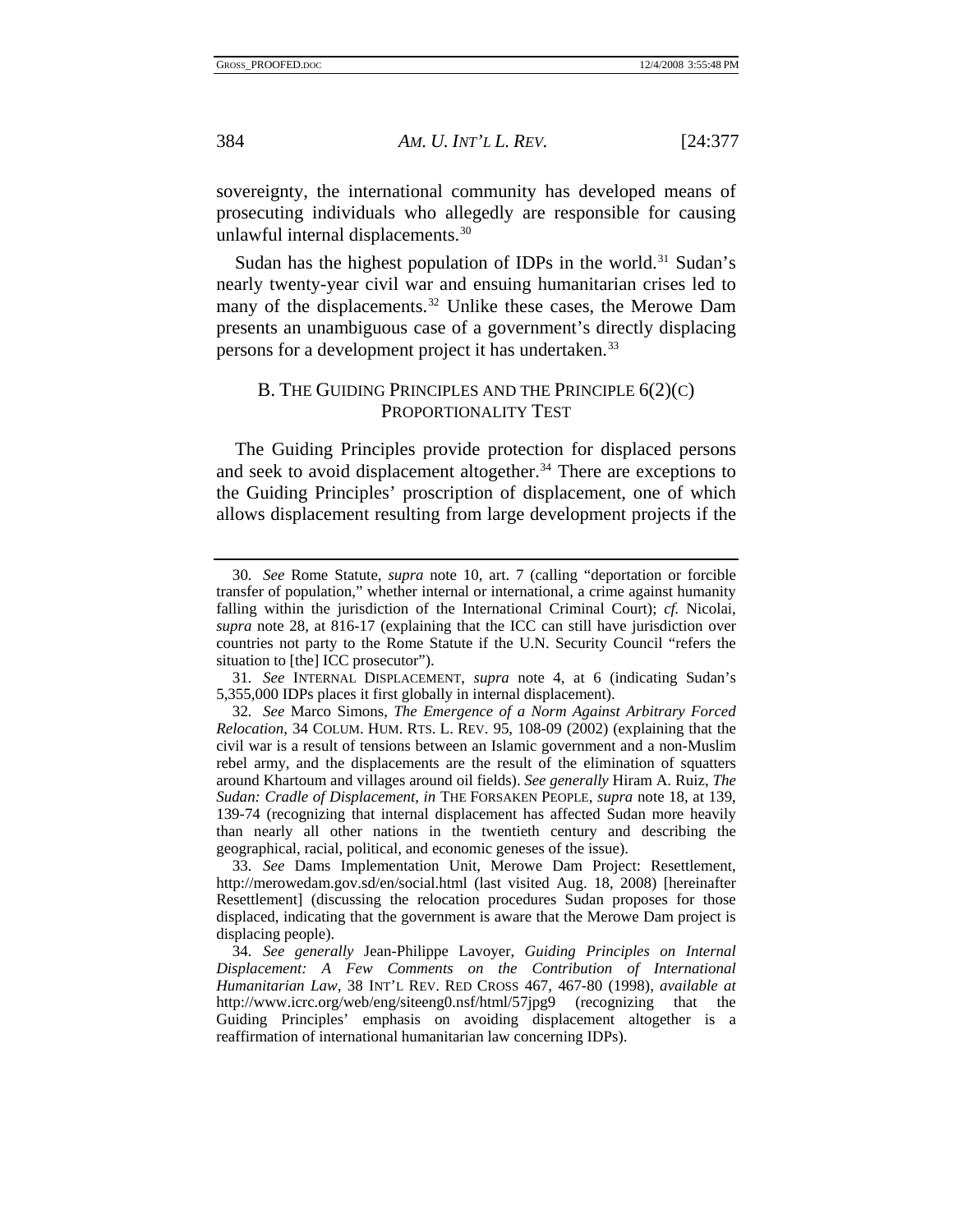<span id="page-9-0"></span>

projects provide sufficient benefits for the public.<sup>[35](#page-9-1)</sup> Therefore, the displacements caused by the Merowe Dam project warrant an analysis of the proposed benefits of the Dam under Guiding Principle  $6(2)(c)$ .<sup>[36](#page-9-2)</sup>

#### *1. The Guiding Principles Generally and Principle 6(2)(c) Addressing Large Development Projects*

The Guiding Principles address the proper treatment of IDPs in all stages of displacement.<sup>[37](#page-9-3)</sup> IDPs do not receive the same protections as refugees,<sup>[38](#page-9-4)</sup> but they are equally, if not more, in need of such protections.[39](#page-9-5) The purpose of the Guiding Principles is to clarify and complete the protections that existing international instruments provide.[40](#page-9-6) This close relationship between the Guiding Principles and

<span id="page-9-2"></span>36*. See* discussion *infra* Part II.B.2 (discussing the potential benefits of the Merowe Dam project to the Sudanese people).

<span id="page-9-3"></span>37*. See* KÄLIN, *supra* note 20, at 2 (presenting the phases of internal displacement as "protection against displacement; protection during displacement; . . . [provision of] humanitarian assistance; and protection during return, resettlement, and reintegration").

<span id="page-9-4"></span>38*. See* PHUONG, *supra* note 28, at 25 (proposing that legal protection of refugees is a "surrogate protection," in which the international community assumes the responsibility for providing protection that would otherwise have been the responsibility of the home state, whereas protection of IDPs is a "complementary protection" that coexists with state protections, and contending that the categorizations should remain distinct to avoid diluting existing refugee protections); *see also* Francis M. Deng, *Section Three: International Processes: Divided Nations: The Paradox of National Protection*, 603 ANNALS AM. ACAD. POL. & SOC. SCI. 217, 218 (2006) (noting that although the state is often the cause of internal displacement, the international community considers protection of IDPs to be the state's responsibility).

<span id="page-9-5"></span>39*. See* PHUONG, *supra* note 28, at 7 (noting that IDPs often live with poorer conditions and higher death rates than refugees because they are frequently inaccessible to aid agencies).

<span id="page-9-6"></span>40*. See id.* at 58 (explaining that in addition to restating general norms of protection, the Guiding Principles apply them specifically to IDPs); *see also* KÄLIN, *supra* note 21, at v (stating that the Guiding Principles address "gray areas and gaps" in existing international law).

<span id="page-9-1"></span><sup>35</sup>*. See* Simons, *supra* note 32, at 146 (assessing the legality of forced relocation by positing that relocation must not be "based on an arbitrary purpose or process," but rather on a public purpose compelling enough to justify the relocations); *see also* Maria Stavropoulou, *The Right Not to be Displaced*, 9 AM. U.J. INT'L L. & POL'Y 689, 729 (1994) (intimating that the international community views development-induced displacements differently than displacements resulting from violence or other human rights violations).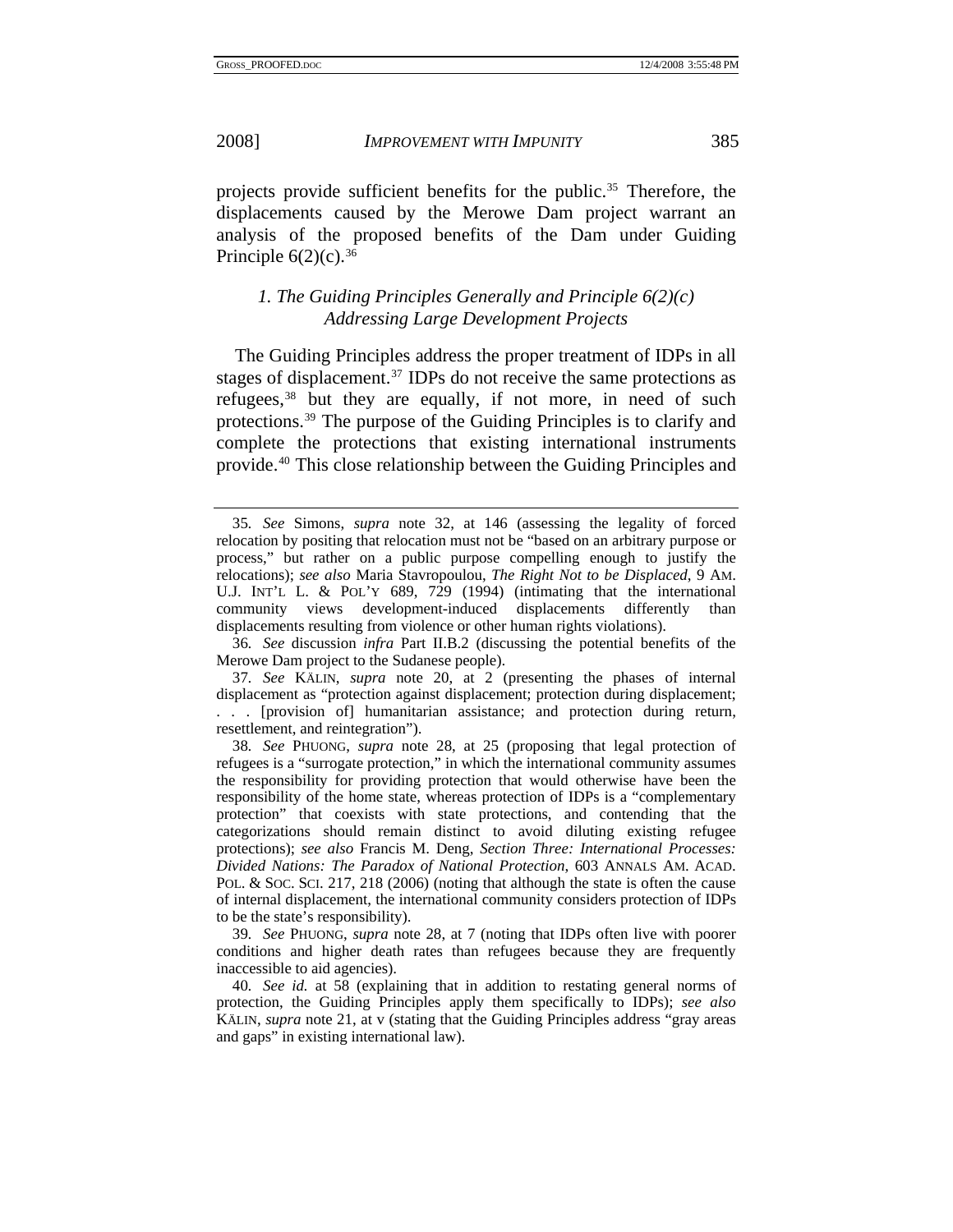existing international law allows the Guiding Principles to serve an indicative function<sup>41</sup>—when a party fails to respect the nonbinding Guiding Principles, the party typically violates binding international law as well.<sup>[42](#page-10-1)</sup> Although the Guiding Principles are not binding international law, both states and non-state actors widely respect them. $43$ 

Section One of Principle Six of the Guiding Principles proscribes arbitrary displacement.[44](#page-10-3) Section Two of Principle Six presents a non-exhaustive list of situations in which the Guiding Principles prohibit displacement, including large-scale development projects, while still allowing some exceptions.<sup>[45](#page-10-4)</sup> Read as a corollary, large

<span id="page-10-3"></span>44*. See Guiding Principles*, *supra* note 4, princ. 6 ("Every human being shall have the right to be protected against being arbitrarily displaced from his or her home or place of habitual residence."); *see also* KÄLIN, *supra* note 20, at 14 (noting that the Guiding Principles explicitly addressed arbitrary displacement, which human rights law had failed to do).

<span id="page-10-4"></span>45*. See Guiding Principles*, *supra* note 4, princ. 6(2) ("The prohibition of arbitrary displacement includes displacement: (a) When it is based on policies of apartheid, 'ethnic cleansing' or similar practices aimed at/or resulting in altering the ethnic, religious or racial composition of the affected population; (b) In

<span id="page-10-0"></span><sup>41</sup>*. See* Lavoyer, *supra* note 34, at 467-68 (explaining that the Guiding Principles incorporate elements of "international humanitarian law, human rights law, and refugee law," suggesting that the Guiding Principles draw attention to the synergies of these bodies of law with the protection of IDPs).

<span id="page-10-1"></span><sup>42</sup>*. See Guiding Principles*, *supra* note 4, princ. 5 (cementing the close relationship between the Guiding Principles and international law by requiring conformity with the latter).

<span id="page-10-2"></span><sup>43</sup>*. See, e.g.*, WEISS & KORN, *supra* note 23, at 109-10 (citing Liberia, Sri Lanka, and Burundi, among others, as states that have issued policies and made declarations based on the Guiding Principles); Francis M. Deng, *International Response to Internal Displacement: A Revolution in the Making*, HUM. RTS. BRIEF, Spring 2004, at 24, 25 (lauding the extension of the invocation of the Guiding Principles' application past states to non-state actors such as the Sudan People's Liberation Movement/Army, a rebel group that considered the Guiding Principles in establishing its own rules on IDPs); Hanna Entwisle, *Tracing Cascades: The Normative Development of the* U.N. Guiding Principles on Internal Displacement, 19 GEO. IMMIGR. L.J. 369, 370-71 (2005) (stating that the Guiding Principles have become "surprisingly influential" in a short time span and underscoring the significant international attention paid to "contravention" of the Guiding Principles despite their nonbinding status); Pooja Mehta, Comment, *Internally Displaced Persons and the Sardar Sarovar Project: A Case for Rehabilitative Reform in Rural India*, 20 AM. U. INT'L L. REV. 613, 621-23 (2005) (recognizing the emergence of a normative framework, outlined by the Guiding Principles, for protection of IDPs as the result of the failure of the international community to produce an agreement similar to the 1951 Refugee Convention).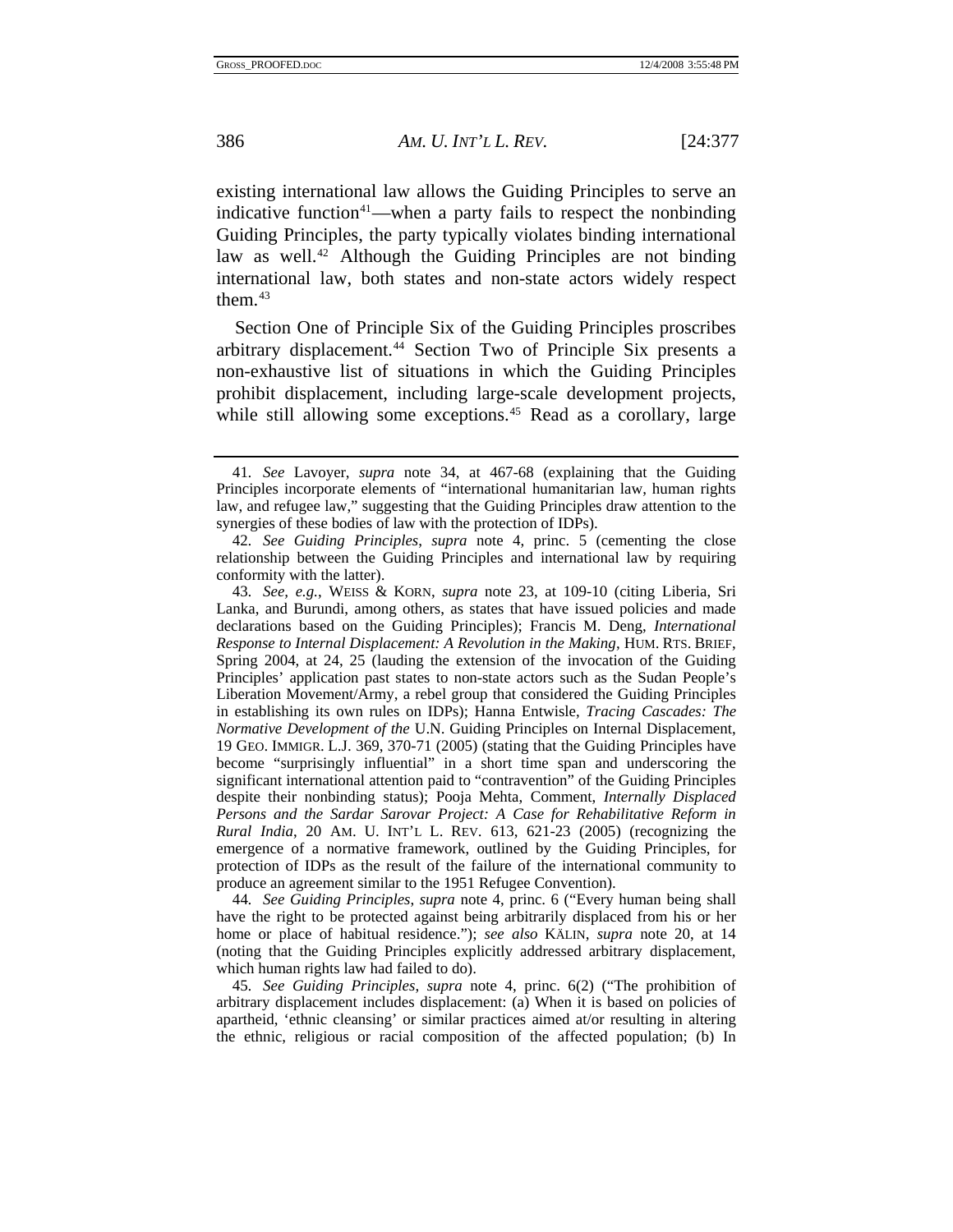<span id="page-11-0"></span>development projects are an acceptable basis for displacement in a case where a government can show great public need.[46](#page-11-1) Walter Kälin, the current Representative of the U.N. Secretary-General on the Human Rights of Internally Displaced Persons, introduced a proportionality test to determine if a development project is acceptable under the Guiding Principles.[47](#page-11-2) The third and final section of Principle Six limits the duration of displacement—presenting another element of the proportionality analysis.[48](#page-11-3) However, this provision may cause difficulty in instances where displaced persons cannot return to their original place of residence.<sup>49</sup>

### *2. Proposed Benefits Relevant for a Principle 6(2)(c) Proportionality Analysis*

According to the Sudanese government, the Merowe Dam project proposes myriad benefits for Sudan and its citizens.[50](#page-11-5) Foremost is the Dam's considerable power generating capability.<sup>[51](#page-11-6)</sup> At full capacity,

<span id="page-11-2"></span>47*. See* KÄLIN, *supra* note 20, at 17 (positing that a state must prove the "compelling and overriding public interests" required by the Guiding Principles to meet the requirement of "necessity and proportionality").

<span id="page-11-3"></span>48*. See Guiding Principles*, *supra* note 4, princ. 6(3) ("Displacement shall last no longer than required by the circumstances.").

<span id="page-11-4"></span>49*. See* KÄLIN, *supra* note 20, at 19 (asserting that prolonged displacement contradicts human rights norms and inhibits finding lasting solutions to questions surrounding IDPs).

<span id="page-11-5"></span>50*. See* Dams Implementation Unit, Merowe Dam Project: About the Dam, http://merowedam.gov.sd/en/location.html (last visited Aug. 18, 2008) [hereinafter About the Dam] (indicating that the electrical power from the Dam will allow new industrial projects, development of a fishing industry in the lake created by the Dam, improved access to groundwater through use of electrical pumps, and a higher standard of living for those around the lake).

<span id="page-11-6"></span>51*. See* Dan Morrison, *The Quest for Oil: China Invests while Sudan Wars in Darfur*, U.S. NEWS, July 29, 2007, *available at* http://www.usnews.com/usnews/ news/articles/070729/6china.africab.htm (stating that, when fully operational, the

situations of armed conflict, unless the security of the civilians involved or imperative military reasons so demand; (c) In cases of large-scale development projects, which are not justified by compelling and overriding public interests; (d) In cases of disasters, unless the safety and health of those affected requires their evacuation; and (e) When it is used as a collective punishment.").

<span id="page-11-1"></span><sup>46</sup>*. See* Interview by Debbie Elliot, Host, All Things Considered, with Miloon Kothari, U.N. Special Rapporteur on Adequate Hous. (Sept. 2, 2007), *available at* http://www.npr.org/templates/story/story.php?storyId=14130080 [hereinafter NPR Interview] (conceding that while often detrimental, large-scale development projects may displace people if those displaced can "continue with their livelihood").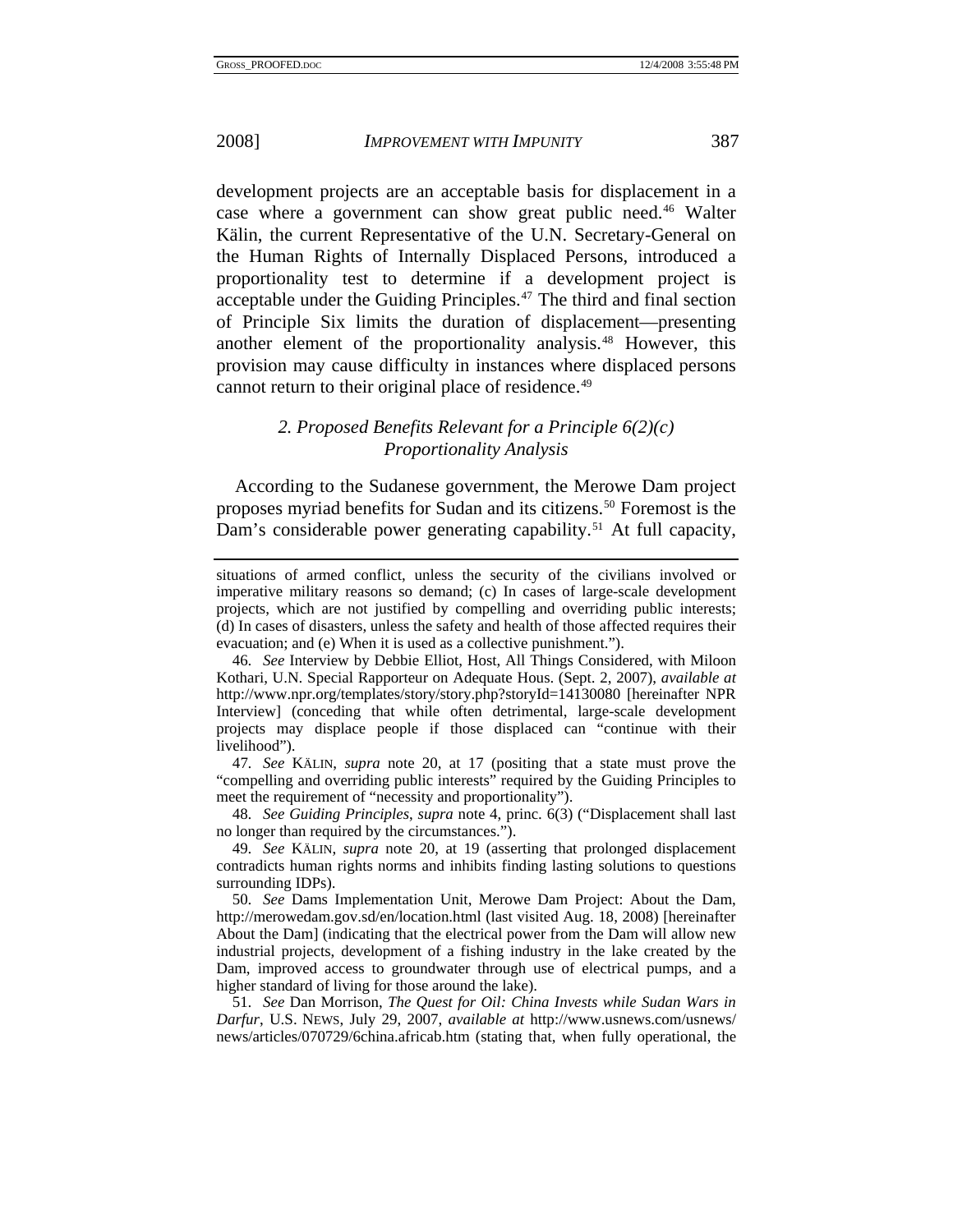the Dam will increase the available electrical supply of Sudan's power grid by 150%.<sup>[52](#page-12-0)</sup> Sudan lags behind the rest of the world, even the developing world, in availability of electricity, and the addition of the Merowe Dam will allow for much greater electrification.<sup>[53](#page-12-1)</sup>

While the government of Sudan primarily cites electrical power as the reason for constructing the Merowe Dam, the government also proposes several other benefits, including flood control and irrigation of the arid land around the Dam.[54](#page-12-2) Floods are a major problem in Sudan,<sup>55</sup> and in 2007, they affected half a million people in only three months.[56](#page-12-4) If the Dam works as planned for flood control, the water level downstream from the Dam will continue to vary

<span id="page-12-2"></span>54*. See* About the Dam, *supra* note 51 (lauding the dam as a solution to Sudan's slow economic and social development).

<span id="page-12-3"></span>55*. See American Red Cross: American Red Cross Presents Its Most Recent News and Research Developments*, LIFE SCI. WKLY., Aug. 21, 2007, at 5945 (warning that seasonal flooding typical in Sudan during the summer could affect up to 2.4 million people in 2007).

Merowe Dam will produce 1,250 megawatts of electricity).

<span id="page-12-0"></span><sup>52</sup>*. See* Apiku, *supra* note 1 (determining that just the initial two turbines, producing 250 megawatts, will immediately reduce some of the strain on Sudan's national power grid).

<span id="page-12-1"></span><sup>53</sup>*. See* FACT-FINDING MISSION, *supra* note 2, § 2 (revealing the degree to which Sudan is in need of electricity by explaining that in a nation of nearly forty million people, only 700,000 have electricity). *Compare* Central Intelligence Agency, The World Factbook: Sudan, https://www.cia.gov/library/publications/ the-world-factbook/geos/su.html (last visited Aug. 19, 2008) (indicating Sudan's energy consumption of 3.298 billion kilowatt hours (kWh) for a population of 40,218,455 yielding only approximately 82 kWh per capita), *with* Central Intelligence Agency, The World Factbook: Egypt, https://www.cia.gov/library/ publications/the-world-factbook/geos/eg.html (last visited Aug. 19, 2008) (indicating Egypt's consumption of 84.49 billion kWh for a population of 81,713,517, or approximately 1034 kWh per capita).

<span id="page-12-4"></span><sup>56</sup>*. See* Badru Mulumba, *River Nile Could Displace One Million Sudanese*, NEW VISION (UGANDA), Aug. 19, 2007 (reporting that flooding destroyed 30,000 homes in Sudan and left an estimated 150,000 people homeless); *FEWS South Sudan Food Security Watch Dec 2007 - Flood Induced Crop Losses Threaten Food Security*, RELIEFWEB, Dec. 11, 2007, http://www.reliefweb.int/rw/RWB. NSF/db900SID/EDIS-79TS27?OpenDocument (noting that floods impacted an estimated 500,000 people between October and December 2007); FOOD AND AGRIC. ORG. OF THE UNITED NATIONS, THE SUDAN: FLOODS FLASH APPEAL 2007 (2007), http://www.fao.org/emergencies/tce-appfund/tce-appeals/appeals/emergenc y-detail0/en/?uidf=1426&tx\_ttnews%5Btt\_news%5D=1077&tx\_ttnews%5BbackP id%5D=1388&cHash=a (proposing relief projects for Sudan following a season of devastating flooding).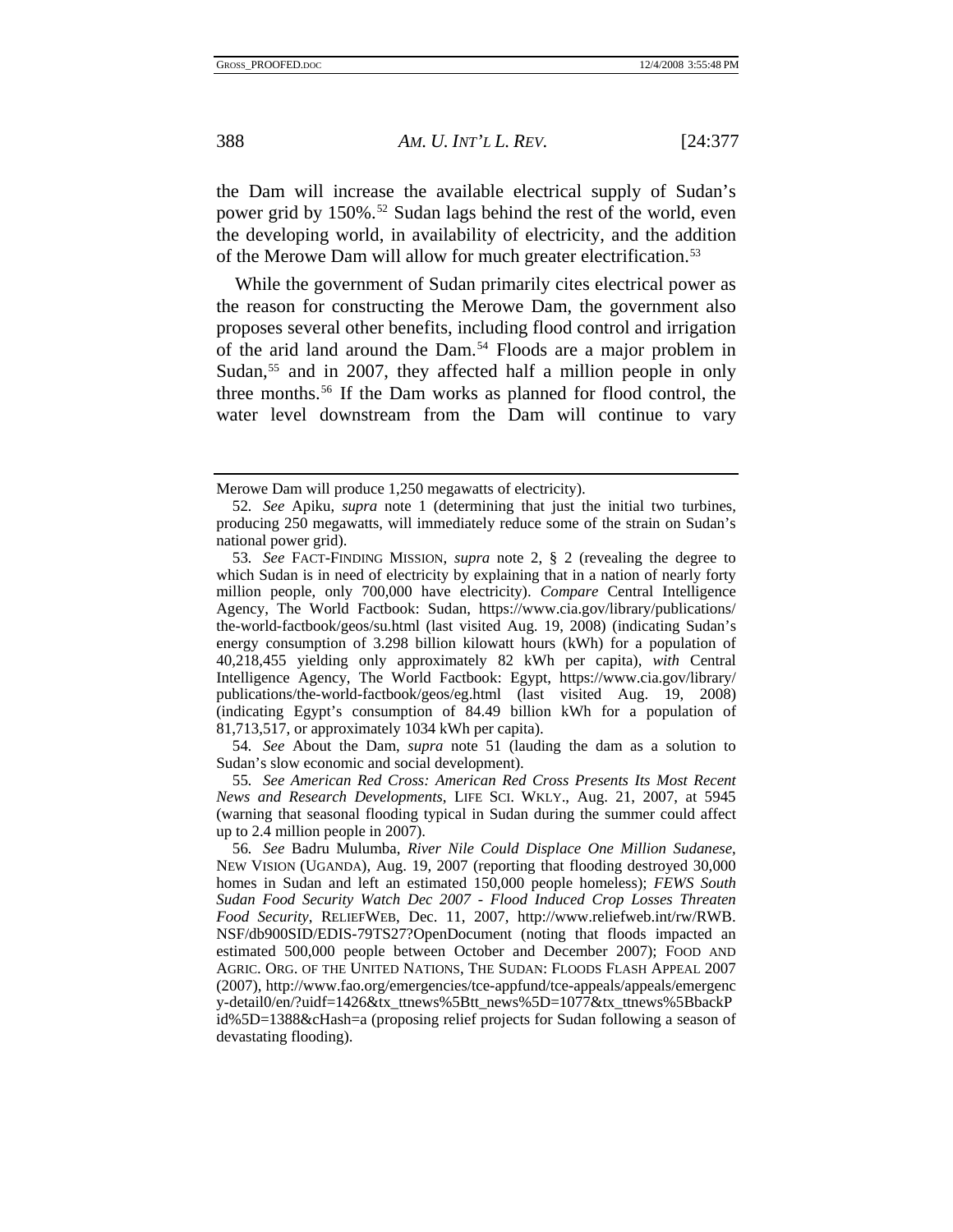<span id="page-13-0"></span>

radically[.57](#page-13-1) These variations will be predictable, but may cause problems.[58](#page-13-2) The Sudanese government presents irrigation as another benefit of the Dam, but experts are skeptical about the ability of the Sudanese government to implement such a program.<sup>[59](#page-13-3)</sup>

#### C. THE BINDING INTERNATIONAL LAW OF THE ICCPR AND ICESCR PROTECTS IDPS

Sudan is party to both the ICCPR and the ICESCR, both of which historically have offered a limited degree of protection to IDPs.<sup>[60](#page-13-4)</sup> The documents are entirely consistent with the Guiding Principles, and although they are general in scope, they apply to IDPs.<sup>[61](#page-13-5)</sup> Both instruments contain guarantees of rights implicated in any situation of displacement, such as an individual's right to an adequate standard of living and the sanctity of the family unit.<sup>[62](#page-13-6)</sup> The ICCPR provides that citizens shall have freedom of movement and choice of

<span id="page-13-2"></span>58*. See* FACT-FINDING MISSION, *supra* note 2, § 6 (noting the destructive effect of fluctuating water levels on irrigation pumps downstream from the Dam, as well as the danger to people working along the river).

<span id="page-13-3"></span>59*. See id.* § 3 (noting the contradictory statements given by Sudanese government officials as to whether the irrigation component of the Dam would move forward).

<span id="page-13-4"></span>60*. See* UNHCHR, Status By Country, http://www.unhchr.ch/tbs/doc.nsf/new hvstatusbycountry?OpenView&Start=1&Count=250&Expand=165#165 (last visited Aug. 19, 2008) (confirming that Sudan is a party to both the ICCPR and the ICESCR, and both covenants entered into force on June 18, 1986); *see also* discussion *supra* note 25 and accompanying text (explaining that protection for IDPs has traditionally fallen under international instruments).

<span id="page-13-5"></span>61*. See generally* MASSES IN FLIGHT, *supra* note 24 (providing an overview of the Guiding Principles as they relate to the ICCPR and the ICESCR).

<span id="page-13-6"></span>62*. See* ICESCR, *supra* note 8, arts. 10, 11 (reaffirming the commitment of the states party to the convention to the right to family and the right to an adequate standard of living); ICCPR, *supra* note 7, arts. 6, 7, 23, 26 (recognizing the inherent right to life, freedom from torture and inhuman treatment, and equality before the law, and reaffirming that the family is the fundamental societal unit); *see also* PHUONG, *supra* note 29, at 40 (maintaining that the first concern for IDPs is their physical safety and right to life, but that all areas of life from basic necessities to education or work are adversely affected).

<span id="page-13-1"></span><sup>57</sup>*. See* CRISTIAN TEODORU ET AL., INDEPENDENT REVIEW OF THE ENVIRONMENTAL IMPACT ASSESSMENT FOR THE MEROWE DAM PROJECT (NILE RIVER, SUDAN) 7 (2006), *available at* http://www.eawag.ch/media/20060323/ Independent-Review-20060323-Short.pdf (warning that the operational cycle of the Dam will create dangerous fluctuations in water levels downstream from the Dam, an occurrence known as "hydropeaking," which "will have detrimental effects on aquatic ecosystems").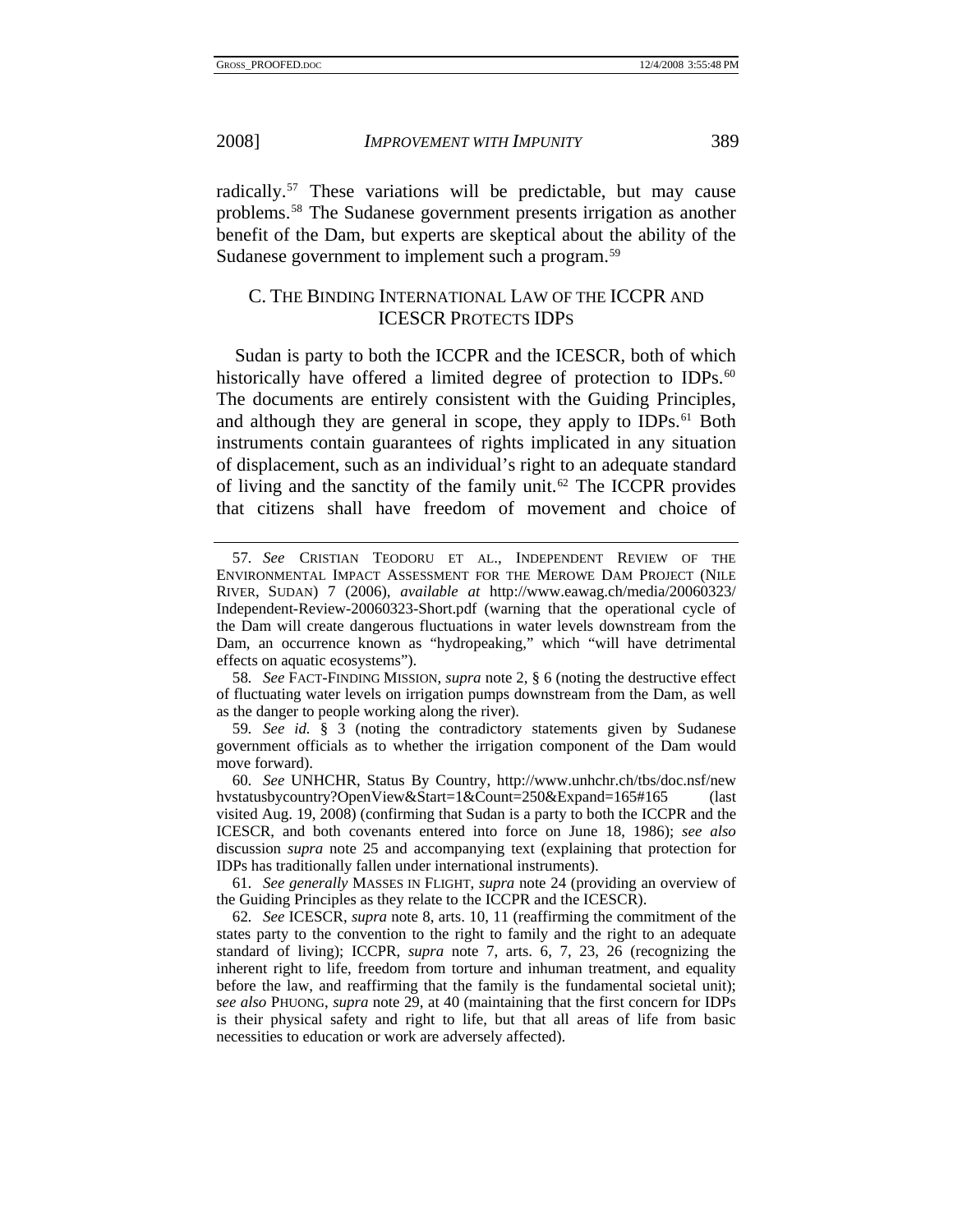<span id="page-14-0"></span>residence.[63](#page-14-1) Furthermore, the ICESCR provides for the right to education and the right to work.<sup>[64](#page-14-2)</sup> The ICESCR and the ICCPR permit limitations to these rights only in a very specific number of situations.<sup>[65](#page-14-3)</sup> The Guiding Principles echo many of these provisions.<sup>[66](#page-14-4)</sup>

### D. THE ROME STATUTE ALLOWS FOR PROSECUTION IN AN INTERNATIONAL FORUM OF THOSE RESPONSIBLE FOR SOVEREIGN VIOLATIONS OF BINDING HUMAN RIGHTS INSTRUMENTS

The Rome Statute established the ICC as a response to the limitations of *ad hoc* tribunals used in the past.<sup>[67](#page-14-5)</sup> The Rome Statute prevents perpetrators of serious crimes, such as crimes against humanity<sup>[68](#page-14-6)</sup> or war crimes,<sup>[69](#page-14-7)</sup> from taking refuge in their state's refusal to prosecute them.[70](#page-14-8) Article 7 of the Rome Statute enumerates acts that are crimes against humanity,<sup>[71](#page-14-9)</sup> and Article 7(1)(d) specifically

<span id="page-14-4"></span>66*. Compare Guiding Principles*, *supra* note 4, princs. 10-23, *with* ICESCR, *supra* note 8, arts. 6-15, *and* ICCPR, *supra* note 7, arts. 6-27.

<span id="page-14-5"></span>67*. See* Philippe Kirsch, *The Role of the International Criminal Court in Enforcing International Criminal Law*, 22 AM. U. INT'L L. REV. 539, 540-41 (2007) (listing inadequacies and problems of ad-hoc tribunals such as the involvement of only a few states in their creation, their limiting geographic specificity, dependence on the international attitudes toward their creation, and the extensive delays and costs associated with their creation).

<span id="page-14-6"></span>68*. See* Rome Statute, *supra* note 10, art. 7 (defining crimes against humanity as one of a number of acts "committed as part of a widespread or systematic attack directed against any civilian population").

<span id="page-14-7"></span>69*. See id.* art. 8 (setting forth the definition of war crime and an extensive list of war crimes, including directing military attacks against non-combatants).

<span id="page-14-8"></span>70*. See id.* art. 4 (circumventing a state's potential refusal to prosecute a criminal by defining the International Criminal Court's scope of powers to include functioning on the territory of any State Party and, "by special agreement, on the territory of any other State"); *see also* Kirsch, *supra* note 68, at 540-41 (illustrating the problem of dependence on national courts to prosecute perpetrators of serious crimes when such crimes generally made the state's judicial system the least willing or able to carry out such prosecution, often because the government itself was a party to the crimes, as in the cases of Rwanda and Cambodia).

<span id="page-14-9"></span>71*. See* Rome Statute, *supra* note 10, art. 7 (listing, inter alia, murder, enslavement and torture as crimes against humanity).

<sup>63</sup>*. See* ICCPR, *supra* note 8, art. 12.

<sup>64</sup>*. See* ICESCR, *supra* note 9, arts. 6, 13.

<span id="page-14-3"></span><span id="page-14-2"></span><span id="page-14-1"></span><sup>65</sup>*. See id.* art. 4 (requiring that limitations to these rights be both compatible with the rights and in the interest of the general welfare); ICCPR, *supra* note 7, art. 12 (permitting restrictions only to preserve public order, public morals, public health, national security, or the rights of others).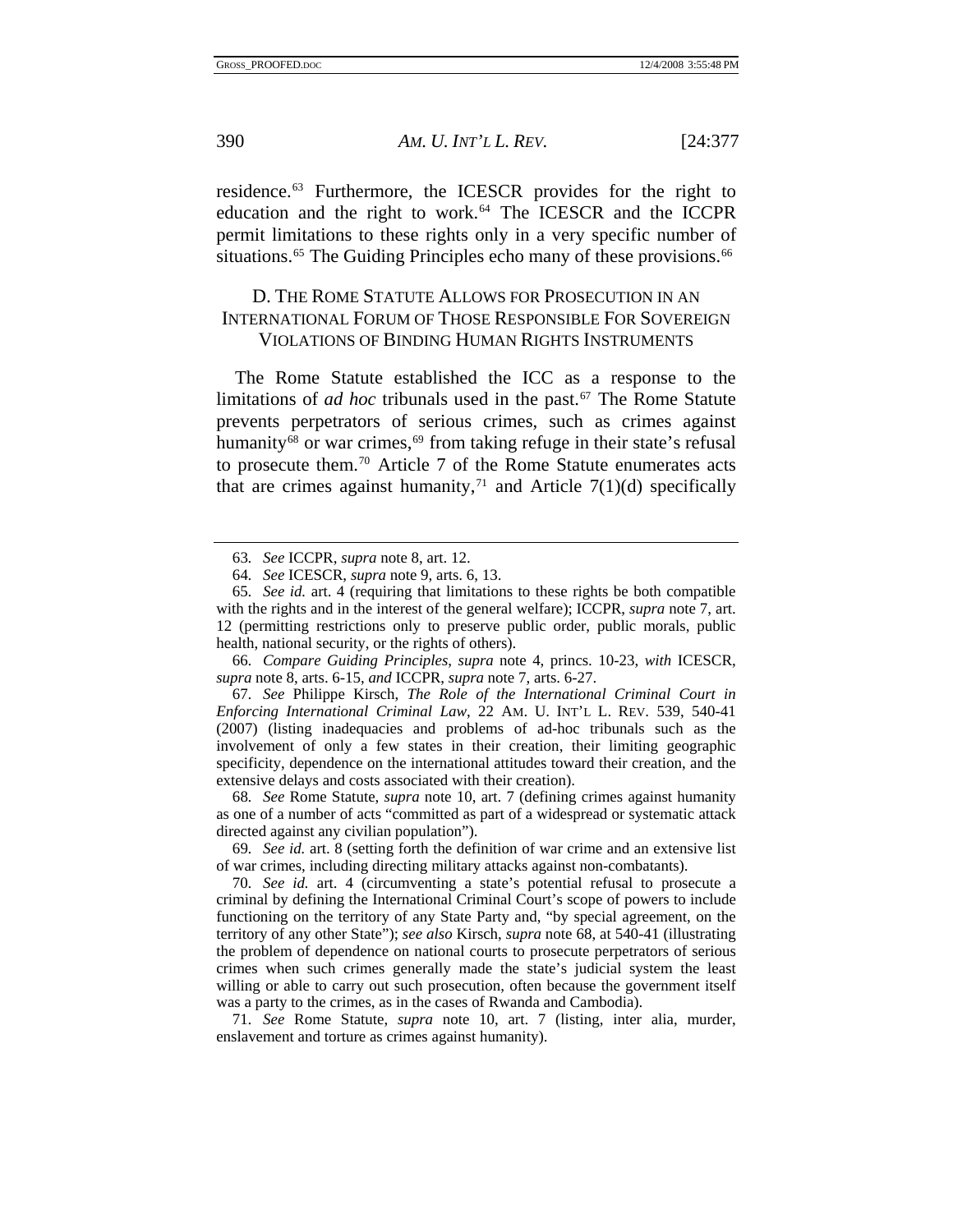names forcible transfer of a population as such a crime.<sup>[72](#page-15-0)</sup> Article 7(2)(d) elaborates on the meaning of "deportation or forcible transfer," specifying that the perpetrator must force the displaced persons from a place where they are lawfully present, and the displacement must violate international law.[73](#page-15-1) The Rome Statute deems an act a "crime against humanity" only if the act passes a high threshold.<sup>[74](#page-15-2)</sup> The statute requires that any of the acts it lists as crimes against humanity be committed in "a widespread or systematic attack"<sup>[75](#page-15-3)</sup> and that those committing the act have knowledge of it.<sup>[76](#page-15-4)</sup>

Article 13 of the Rome Statute gives jurisdiction over crimes committed by states not a party to the Statute.<sup>[77](#page-15-5)</sup> The U.N. Security Council may refer a situation in a non-member state to the ICC pursuant to the Council's Chapter VII powers.[78](#page-15-6) The ICC requires such a referral because its jurisdiction is not universal.<sup>[79](#page-15-7)</sup> The ICC

<span id="page-15-3"></span>75*. See* Sylvia de Bertodano, *Current Developments in Internationalized Courts: East Timor – Justice Denied*, 2 J. INT'L CRIM. JUST. 910, 919 (2004) (reiterating the importance of the "widespread and systematic" element as a requirement for an act to rise to the level of a crime against humanity in the context of the ethnic conflict in East Timor).

<span id="page-15-4"></span>76*. See* Rome Statute, *supra* note 10, art. 7(1) (requiring that the perpetrator of an act constituting a crime against humanity have knowledge of the act); *see also* YOUNG SOK KIM, THE INTERNATIONAL CRIMINAL COURT: A COMMENTARY OF THE ROME STATUTE 82 (2003) (clarifying that the term "knowledge" as used in the Rome Statue does not require proof that the perpetrator knew exactly what was occurring or specifically what the state policy was with respect to the act, but only that the perpetrator had knowledge of the act's occurrence).

77*. See* Rome Statute, *supra* note 10, art. 13.

<span id="page-15-6"></span><span id="page-15-5"></span>78*. See* Philippe Kirsch & Darryl Robinson, *Referral by States Parties*, *in* THE ROME STATUTE OF THE INTERNATIONAL CRIMINAL COURT: A COMMENTARY 619, 619-20 (Antonio Cassese et al. eds., 2002) [hereinafter ROME STATUTE COMMENTARY] (discussing the ICC's realization that unforeseen situations would confront it and its subsequent development of "trigger mechanisms" for jurisdiction, including the Security Council referral process).

<span id="page-15-7"></span>79*. See* WILLIAM A. SCHABAS, AN INTRODUCTION TO THE INTERNATIONAL CRIMINAL COURT 61 (2001) (acknowledging two main objections to a court with universal jurisdiction: first, the potential that the ambitious nature of such a court would discourage its ratification, and second, the lack of legal rationale for a court

<sup>72</sup>*. Id.* art. 7(1)(d).

<sup>73</sup>*. Id.* art. 7(2)(d).

<span id="page-15-2"></span><span id="page-15-1"></span><span id="page-15-0"></span><sup>74</sup>*. See* Darryl Robinson, *Defining "Crimes Against Humanity" at the Rome Conference*, 93 AM. J. INT'L L. 43, 47 (1999) (observing that participants in the Rome Conference agreed that a strict standard for defining a crime against humanity was needed to prevent all inhumane acts from being considered "crimes against humanity").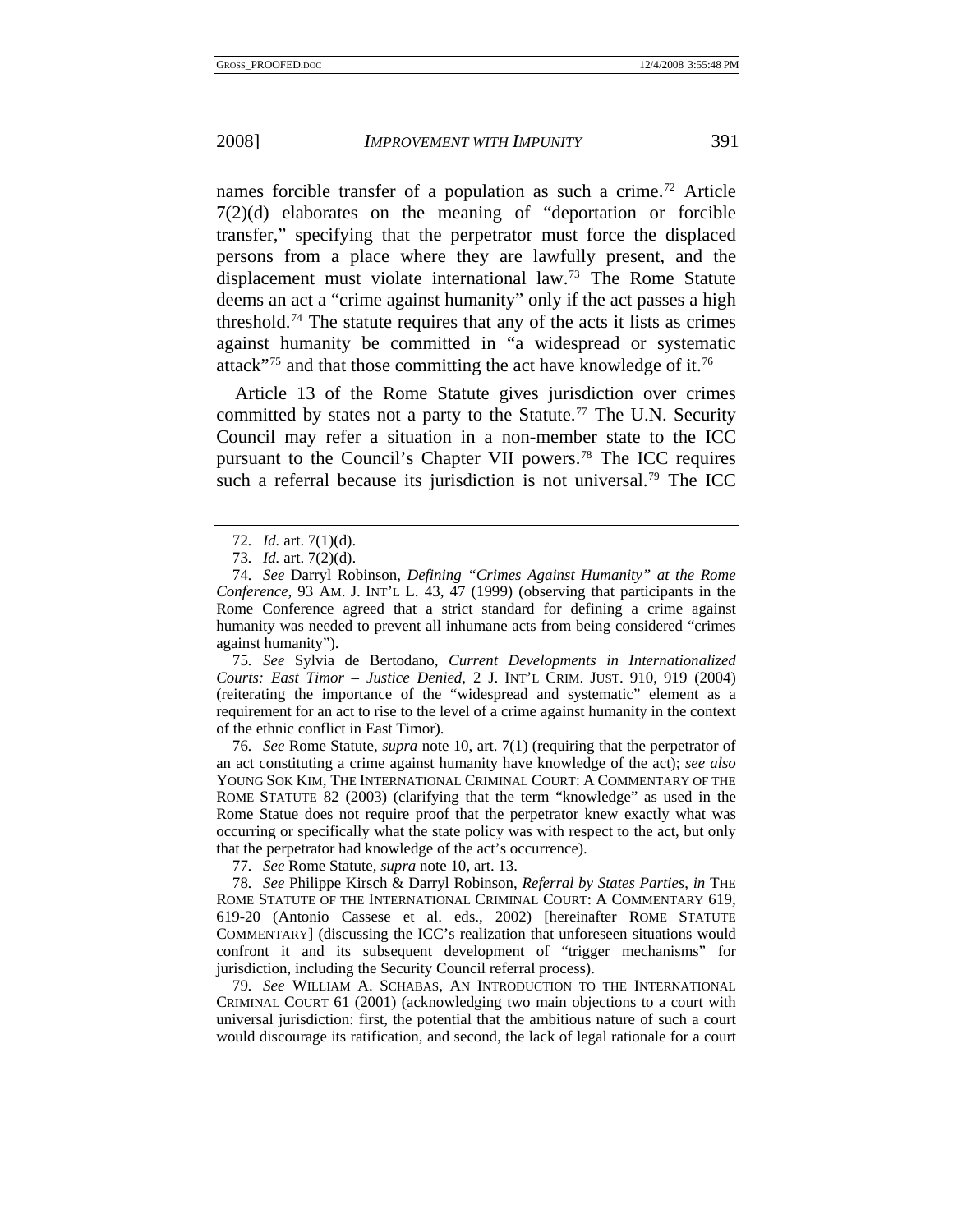exercises complementary jurisdiction and will act only when the domestic courts of a country cannot or will not try those accused of committing a crime.<sup>[80](#page-16-1)</sup> Furthermore, in addition to the complementary aspect of the court's jurisdiction, the concept of admissibility means that the ICC need not try every case over which it has jurisdiction, but only those it chooses to try.<sup>[81](#page-16-2)</sup>

# II. ANALYSIS

Sudan is violating provisions of the ICCPR and the ICESCR and is implicating the Guiding Principles in the way it is undertaking the Merowe Dam project.<sup>[82](#page-16-3)</sup> Under Guiding Principle  $6(2)(c)$ 's proportionality analysis, the project causes impermissible hardship for the IDPs.<sup>[83](#page-16-4)</sup> If Sudan does not strive to meet the standards set by the international instruments, the U.N. Security Council should refer the case to the ICC because the displacements constitute a crime against humanity, and Sudan is unable or unwilling to prosecute those responsible.<sup>84</sup>

<span id="page-16-0"></span>

with universal jurisdiction).

<span id="page-16-1"></span><sup>80</sup>*. See* John T. Holmes, *Complementarity: National Courts versus the ICC*, *in* ROME STATUTE COMMENTARY, *supra* note 78, at 667, 672-73 (stressing that states heavily favored complementarity over concurrent jurisdiction when establishing the ICC); Kirsch, *supra* note 67, at 543-44 (stressing that under the principle of complementarity, the ICC will not act until all domestic options have been exhausted, unless the state is unwilling or unable to prosecute). *But see* SCHABAS, *supra* note 79, at 67 (referring to the term complementarity as a "misnomer" because the ICC and national justice systems often work in opposition to one another).

<span id="page-16-2"></span><sup>81</sup>*. Cf.* SCHABAS, *supra* note 79, at 69-70 (discussing non-discretionary instances when the ICC cannot adjudicate cases, such as pardons or cases that have already gone before domestic courts); Giuliano Turone, *Powers and Duties of the Prosecutor*, *in* ROME STATUTE COMMENTARY, *supra* note 78, at 1137, 1153 (observing that even where the issue is entirely discretionary, the prosecutor still must take the factors of the situation into account to avoid acting arbitrarily).

<span id="page-16-3"></span><sup>82</sup>*. See* discussion *infra* Part III.B (elucidating Sudan's specific transgressions with respect to the ICCPR, ICESCR, and the Guiding Principles).

<span id="page-16-4"></span><sup>83</sup>*. See, e.g.*, KÄLIN, *supra* note 20, at 18 (detailing the ways in which the proportionality test has been incorporated into the internal rules of international organizations such as the World Bank and the Organization for Economic Cooperation and Development, including the requirement that alternatives to displacement receive careful consideration); *see also* discussion *infra* Part III.A (invoking the proportionality test when assessing the Merowe Dam project's displacements).

<span id="page-16-5"></span><sup>84</sup>*. See* OFFICE OF THE PROSECUTOR, INTERNATIONAL CRIMINAL COURT, FACT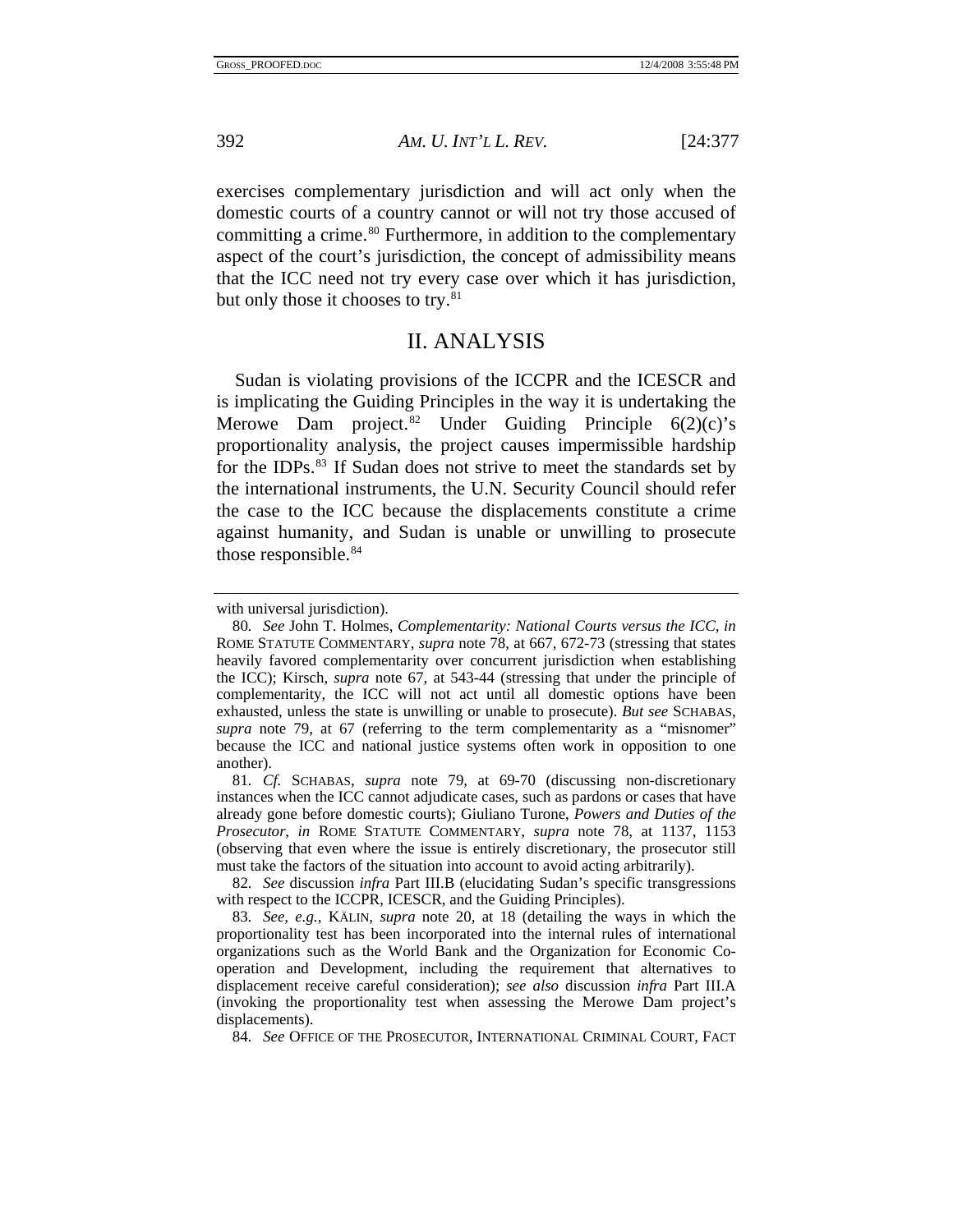<span id="page-17-0"></span>

# A. THE BROAD LANGUAGE OF GUIDING PRINCIPLE 6(2)(C) PRESENTS A LOOSELY-DEFINED PROPORTIONALITY TEST THAT COULD ALLOW THE MEROWE DAM PROJECT TO CONTINUE DESPITE LONG-TERM NET DETRIMENT TO THOSE THE PROJECT DISPLACES

Principle 6(2)(c) allows projects such as the Merowe Dam if they serve "compelling and overriding public interests."[85](#page-17-1) Sudan's need for electricity, which the government uses as the main justification for constructing the Dam, is legitimate.<sup>[86](#page-17-2)</sup> This is particularly relevant because Sudan currently is proposing several more hydroelectrical projects.[87](#page-17-3) Sudan can justify construction of more dams, which are notorious for displacing large numbers of people,<sup>[88](#page-17-4)</sup> by claiming the dams fulfill an essential need for the state and promote a higher standard of living for the displaced.<sup>[89](#page-17-5)</sup>

Evaluating the Merowe Dam situation under Principle  $6(2)(c)$ requires a proportionality test that takes into account the overall benefits of the project and the detriment to those the project

SHEET: THE SITUATION IN DARFUR, THE SUDAN paras. 1, 31 (2007), *available at* http://www.icc-cpi.int/library/organs/otp/ICC-OTP\_Fact-Sheet-Darfur-20070227\_ en.pdf (last visited Aug. 19, 2008) [hereinafter FACT SHEET] (documenting the referral of the Darfur situation in Sudan to the ICC because the domestic authorities had failed to prosecute the crimes).

<span id="page-17-1"></span><sup>85</sup>*. See* KÄLIN, *supra* note 20, at 17 (conceding that large development projects "can contribute significantly to the realization of human rights" and that relocation is often necessary); *see also* NPR Interview, *supra* note 47 (recognizing that evictions must sometimes happen in the course of large development projects).

<span id="page-17-2"></span><sup>86</sup>*. See* Apiku, *supra* note 1 (quoting Sudan's President Omar Hassan al-Bashir as saying, "[T]he amount of power currently being generated meets only a fraction of the requirements of the Sudanese people"); *see also supra* note 54 (calculating the kilowatt-hours per capita in Sudan and neighboring Egypt, revealing Sudan's large relative power deficit).

<span id="page-17-3"></span><sup>87</sup>*. See* FACT-FINDING MISSION, *supra* note 2, § 2 (listing multiple planned power projects, including the construction of a thirty megawatt facility at an irrigation project and a fifty megawatt addition to an existing dam).

<span id="page-17-4"></span><sup>88</sup>*. See, e.g.*, PHUONG, *supra* note 28, at 31 (estimating that the displacement resulting from the construction of the Three Gorges Dam in China will reach approximately 1.2 million people).

<span id="page-17-5"></span><sup>89</sup>*. See* Upendra Baxi, *What Happens Next is up to You: Human Rights at Risk in Dams and Development*, 16 AM. U. INT'L L. REV. 1507, 1509-10 (2001) (paraphrasing a World Commission on Dams report that calls dams a "necessary evil" and noting a general lack of parity in costs and benefits despite the positive aspects of dam construction).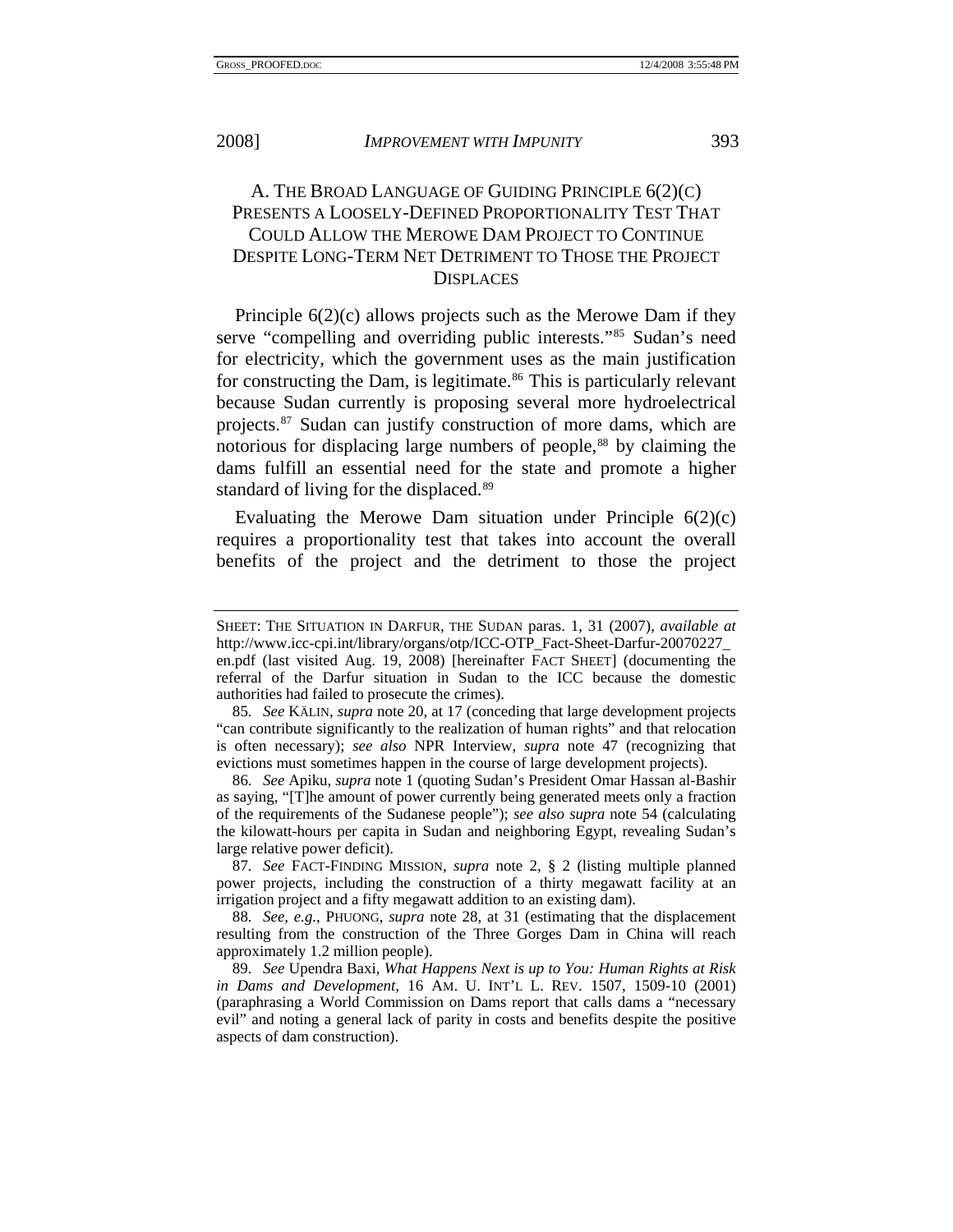displaces.[90](#page-18-0) Applying a proportionality test leads to the conclusion that the benefits the Merowe Dam creates do not justify the difficulties the displaced persons encounter.<sup>[91](#page-18-1)</sup> The irrigation component of the project proposed by the government of Sudan may not be feasible and will not operate efficiently if completed.[92](#page-18-2) Flood control is likely to be more effective but will still create hazardous peaking downstream from the Dam.<sup>[93](#page-18-3)</sup> The government of Sudan presents an inadequate relocation and compensation scheme.<sup>94</sup> Providing the displaced farmers with monetary compensation is not an adequate response.<sup>[95](#page-18-5)</sup> The proportionality analysis requires that

<span id="page-18-2"></span>92*. See* FACT-FINDING MISSION, *supra* note 2, § 3; Adrian Laycock Limited, Irrigation and Drainage, http://www.adrianlaycock.com/irrigate.htm (last visited Aug. 19, 2008) (noting that the land surrounding the Dam is "extremely hostile" to such an irrigation, placing "severe constraints" on the design of the irrigation scheme). Adrian Laycock Limited is the irrigation design consultant for the Merowe Dam project. *Id.*

<span id="page-18-3"></span>93*. See* TEODORU ET AL., *supra* note 57, at 6-7 (recommending a secondary dam to combat the harmful and dangerous effects of the daily peaking the Merowe Dam will cause).

<span id="page-18-4"></span>94*. See Sudan Extends Merowe Dam Appeals Deadline to November*, BBC WORLDWIDE MONITORING, Sept. 29, 2007 (bringing to light a delay in the compensation scheme in which the government of Sudan put off the payment of compensation and fulfillment of contracts by several weeks). *See generally* FACT-FINDING MISSION, *supra* note 2, § 6 (delineating numerous social issues the relocations are causing, such as replacing fertile farmland with arid, desert land).

<span id="page-18-5"></span>95*. See* Mehta, *supra* note 49, at 640 (disapproving of cash payments as compensation for lost land in cases of displacement of agrarian peoples as removing the social and cultural foundations on which agrarian societies are built);

<span id="page-18-0"></span><sup>90</sup>*. See* Anne Perrault et al., *Partnerships for Success in Protected Areas: The Public Interest and Local Community Rights to Prior Informed Consent (PIC)*, 19 GEO. INT'L ENVTL. L. REV. 475, 498 (2007) (reviewing cases in the analogous area of land-use rights of indigenous peoples and finding a need for proportionality between the rights of those affected and the action taking place in order to classify such an action as being in the "public interest"); *see also* OP 4.12, *supra* note 20, para. 2(a) (outlining an implicit proportionality test in which a state must consider "all viable alternative project designs" prior to proceeding with a project that will require involuntary resettlement).

<span id="page-18-1"></span><sup>91</sup>*. See* Ali K. Askouri, *The Merowe Dam: Controversy and Displacement in Sudan*, FORCED MIGRATION REV., Sept. 2004, at 56, 56-57, *available at* http://www.fmreview.org/FMRpdfs/FMR21/FMR21full.pdf (last visited Aug. 19, 2008) (denouncing the concealment of project plans, the failure of the authorities to consider the views of those the project is displacing, and the human rights abuses perpetrated against those protesting the project); TEODORU ET AL., *supra* note 57, at 5-7 (finding numerous points of concern resulting from the Merowe Dam project, among them sediment buildup in the Dam, which over time will substantially reduce the reservoir's capacity).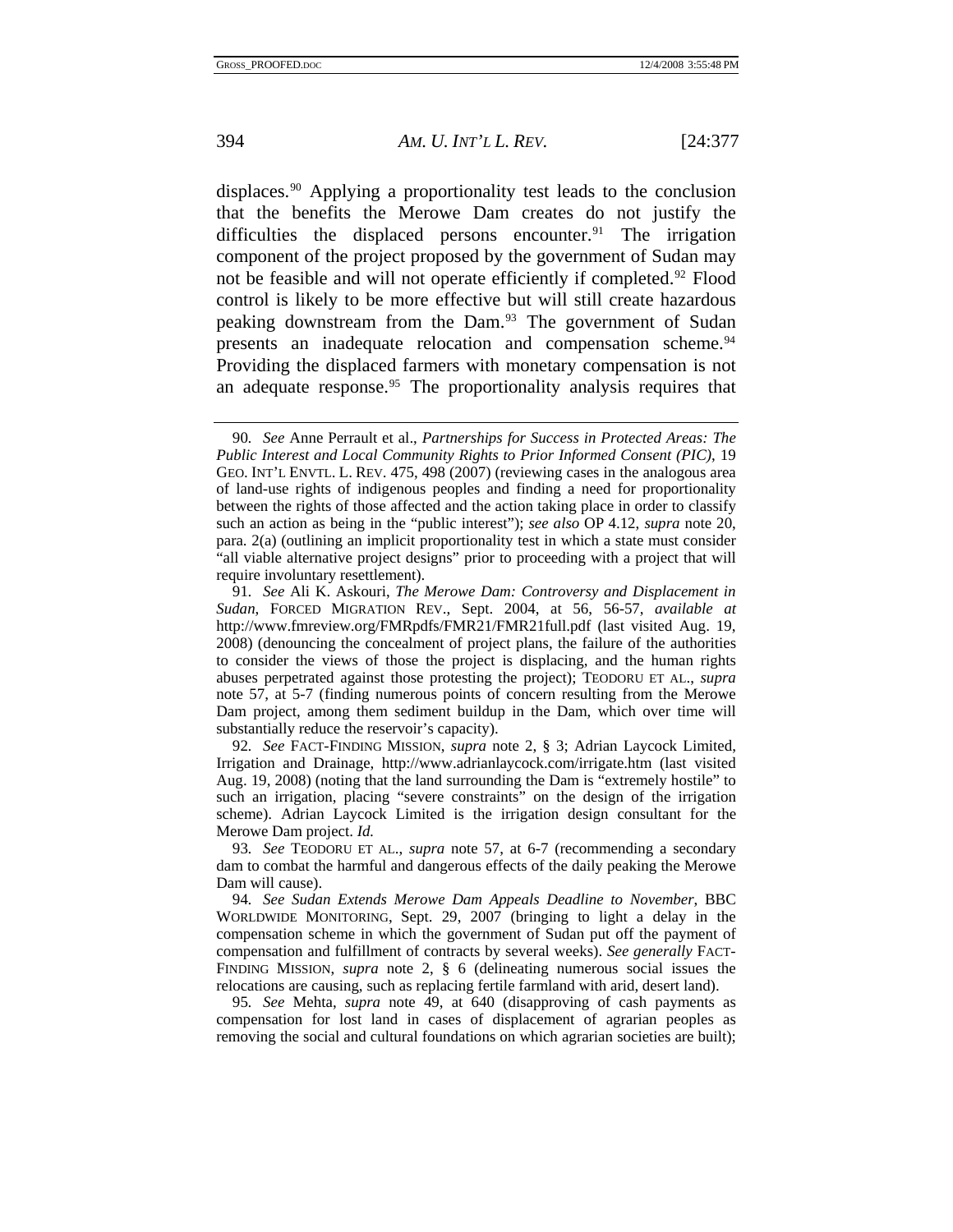those displaced enjoy a standard of living that is at least comparable to, and preferably superior to, the standard they enjoyed prior to displacement.[96](#page-19-0) Sudan's actions concerning the disbursements and treatment of those displaced expose the inadequacies of the compensation program.[97](#page-19-1)

The language of Guiding Principle 6(2)(c) suggests that it seeks to prevent states from using development projects to justify human rights violations.[98](#page-19-2) Thus far, the government of Sudan does not appear to have an ulterior motive of discrimination for the Merowe Dam project.<sup>[99](#page-19-3)</sup> In the absence of any such overtly negative motivation, the international community must evaluate Sudan's actions using the proportionality test of Principle  $6(2)(c)$ .<sup>[100](#page-19-4)</sup> Similar, previous projects indicate that this analysis will likely conclude that the Merowe Dam project fails to provide sufficiently for the displaced.[101](#page-19-5)

<span id="page-19-3"></span>99*. See* UNHCHR Press Release, *supra* note 3 (recognizing that the immediate issues involving human rights protection arise from the implementation of the Merowe Dam project and not from its development).

<span id="page-19-4"></span>100*. See* Press Release, United Nations, As Mideast Fighting Rages, UN Rights Experts Urge Parties to Protect Civilians (July 22, 2006), http://www.un.org/apps/ news/story.asp?NewsID=19279&Cr=Leban&Cr1= (reinforcing proportionality's role in situations where human rights law is implicated, including the protection of displaced persons).

*see also* Perrault et al., *supra* note 90, at 507 (encouraging alternate, non-monetary forms of compensation when monetary compensation does not adequately address the impact of displacement).

<span id="page-19-0"></span><sup>96</sup>*. See, e.g.*, OP 4.12, *supra* note 20, paras. 2(c), 6(b)(ii), 6(c)(i) (requiring that the state support those displaced by placing them in accommodations that, when all factors are analyzed, provide for a standard of living that is at least as adequate as that provided by their pre-displacement accommodations).

<span id="page-19-1"></span><sup>97</sup>*. See* Askouri, *supra* note 91, at 57 (decrying the Sudanese government's use of violence against farmers who attempted to return to their homes upon realizing the inadequacy of the farm land in the relocation area).

<span id="page-19-2"></span><sup>98</sup>*. See* KÄLIN, *supra* note 20, at 17 (interpreting Guiding Principle 6(2)(c) as asserting that development projects cannot be a disguise for discrimination).

<span id="page-19-5"></span><sup>101</sup>*. See* WORLD COMMISSION ON DAMS, DAMS AND DEVELOPMENT: A NEW FRAMEWORK FOR DECISION-MAKING 321 (2000), *available at* http://www.dams .org/docs/report/wcdreport.pdf (deriding large scale displacements for dams as having been a clear failure and recognizing the impact of large dams on human development); *see also* Mehta, *supra* note 44, at 635-36 (attributing problems with those displaced by dam construction in India to the failure of the Indian government to provide an adequate legal framework to deal with such issues).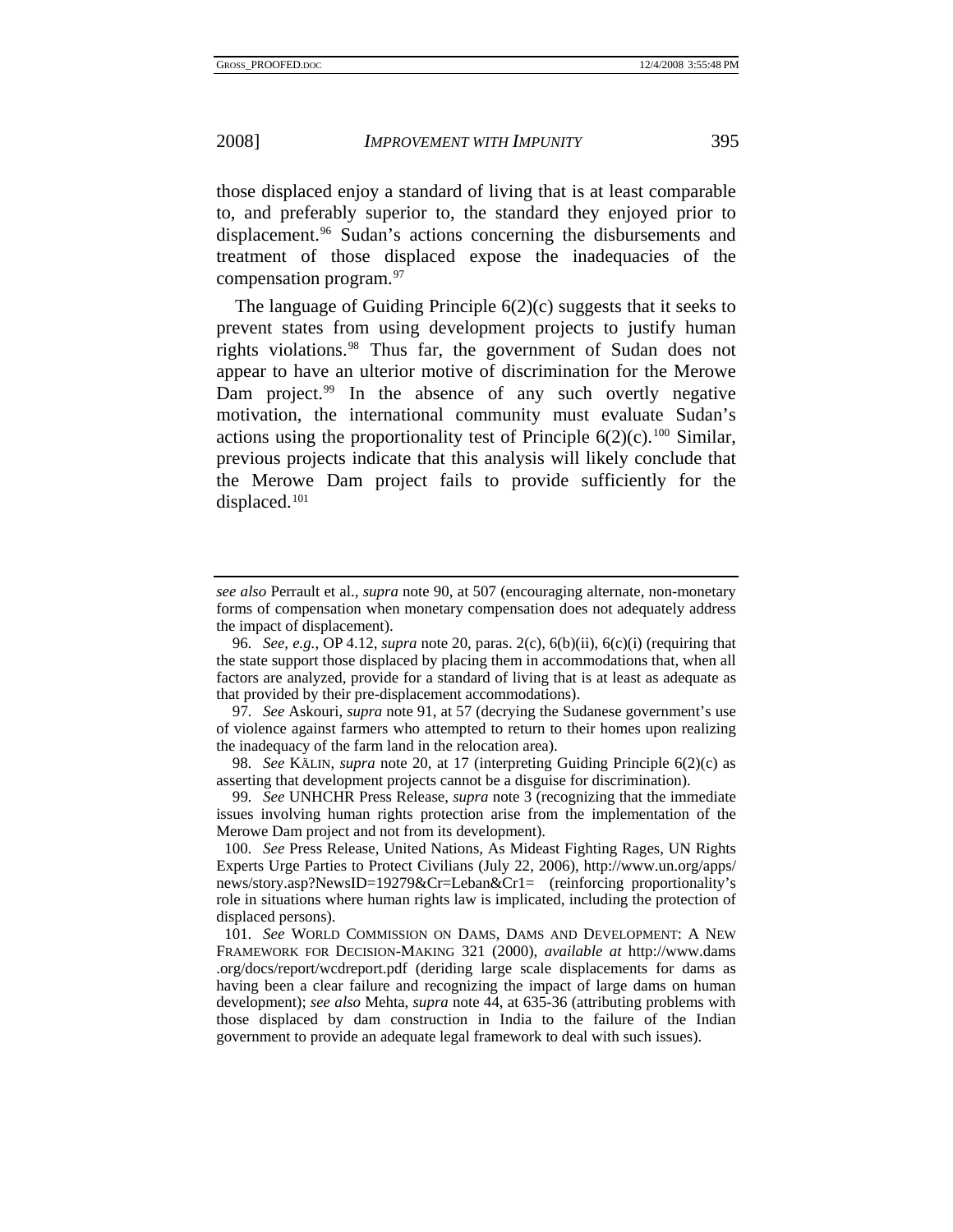# <span id="page-20-0"></span>B. THE GOVERNMENT OF SUDAN FAILED TO RESPECT THE GUIDING PRINCIPLES AND VIOLATED THE INTERNATIONAL LAWS THAT FORM THE BASES OF THE GUIDING PRINCIPLES IN ITS RELOCATION OF THE PEOPLE IN THE PATH OF THE RESERVOIR

Displacement unavoidably violates the rights of those displaced.<sup>[102](#page-20-1)</sup> The government of Sudan violated the right guaranteed in the ICCPR to choose one's place of residence when it forcibly relocated those in the way of the project without proper consultation.<sup>[103](#page-20-2)</sup> The government of Sudan violated the right of the IDPs to work, which the ICESCR guarantees.[104](#page-20-3) The ICESCR further guarantees an adequate standard of living and access to an education, both of which the government of Sudan has violated with the poorly planned and executed displacements.<sup>[105](#page-20-4)</sup>

Besides Principle 6(2)(c) discussed above, Sudan failed to observe other provisions of the Guiding Principles, beginning with an obligation to prevent and avoid internal displacement.[106](#page-20-5) The

<span id="page-20-1"></span><sup>102</sup>*. See* PHUONG, *supra* note 28, at 40 (recognizing that the emphasis in displacement is typically on ensuring fundamental rights such as the right to life, but noting that even when such fundamental rights are observed, being transient interferes with rights arising from everyday activities, such as the right to work and the right to education).

<span id="page-20-2"></span><sup>103</sup>*. See Guiding Principles*, *supra* note 4, princ. 7(3)(d) (requiring an attempt to include those the project will displace in decisions regarding their displacement); *see also* ICCPR, *supra* note 7, art. 12 (granting those lawfully located within a territory the right to choose their residence).

<span id="page-20-3"></span><sup>104</sup>*. See* ICESCR, *supra* note 8, art. 6 (protecting the right to work for all people). *But see* Philip Harvey, *Human Rights and Economic Policy Discourse: Taking Economic and Social Rights Seriously*, 33 COLUM. HUM. RTS. L. REV 363, 379 (2002) (construing the ICESCR's right to work provision as requiring a state party to the ICESCR to take steps to ensure the opportunity to work over time rather than to provide an immediate right to work).

<span id="page-20-4"></span><sup>105</sup>*. See* ICESCR, *supra* note 8, arts. 11, 13 (providing for an adequate standard of living, which includes food and housing, and the right to an education); *see also* FACT-FINDING MISSION, *supra* note 2, § 6 (linking an increase in disease in the resettlement areas with the closely spaced resettlement housing lacking adequate sanitation). *Cf.* Robert M. Cover, *Obligation: Jewish Jurisprudence of the Social Order*, 5 J.L. & RELIGION 65, 71 (1987) (contrasting the difficulty of applying an affirmative right, such as the right to an education, with those rights which restrain the government because affirmative rights require a party to provide the guaranteed item).

<span id="page-20-5"></span><sup>106</sup>*. See Guiding Principles*, *supra* note 4, princ. 5 (mandating adherence to international law to prevent internal displacements).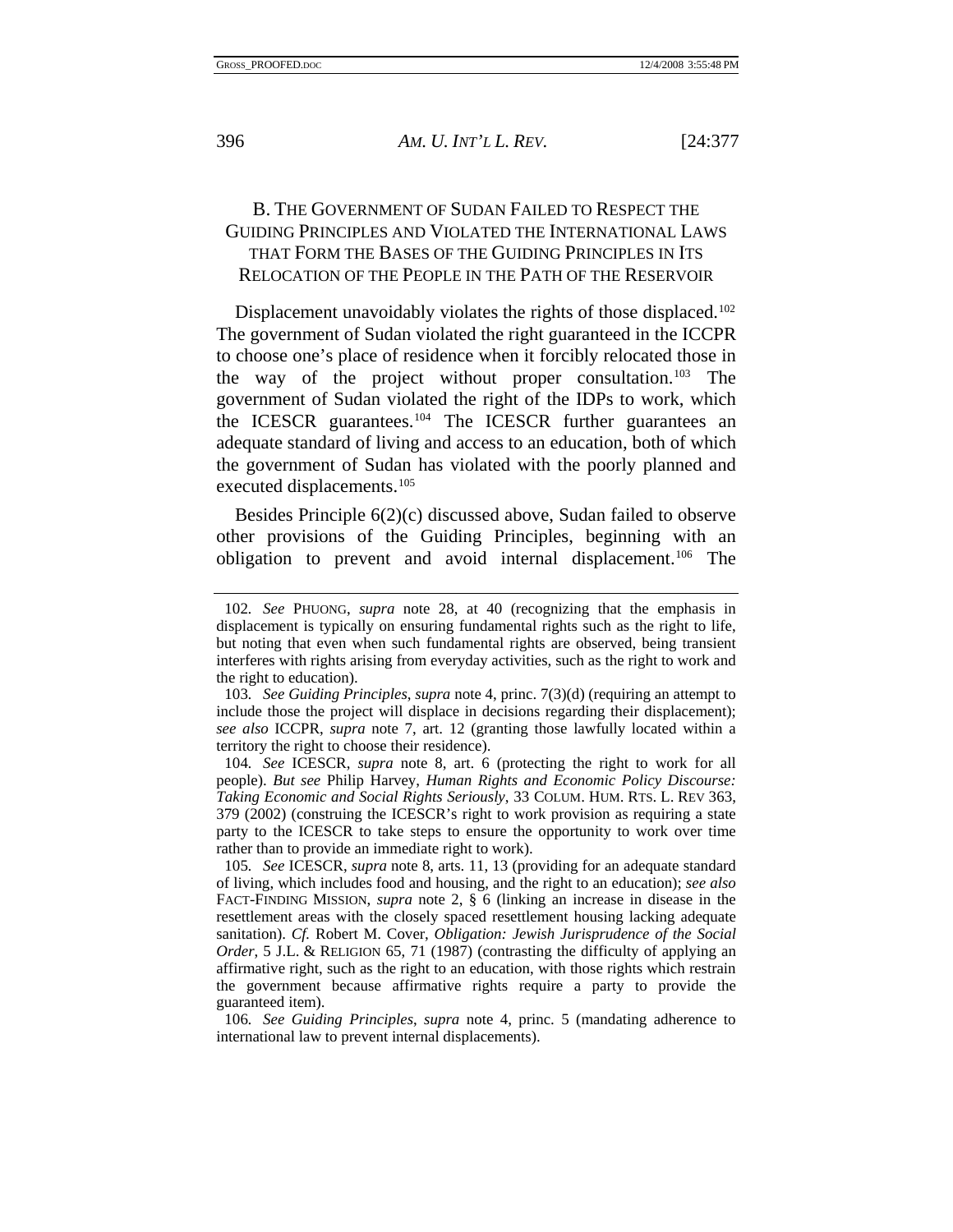government of Sudan further failed to include those it displaced in the displacement and resettlement process as Principle 7 of the Guiding Principles requires.<sup>[107](#page-21-0)</sup> This is relevant because while the Guiding Principles are not binding, the ICCPR and ICESCR are binding upon signatory nations.[108](#page-21-1) The existing law of the ICCPR and the ICESCR forms much of the basis for the Guiding Principles[.109](#page-21-2) Sudan is a party to both the ICESCR and the ICCPR, and therefore Sudan is obligated to follow their provisions, and, by extension, the coinciding portions of the Guiding Principles which Sudan is violating.<sup>[110](#page-21-3)</sup> If Sudan respects the Guiding Principles, the indicative function of the Guiding Principles suggests that Sudan is respecting binding international law as well. $^{111}$  $^{111}$  $^{111}$ 

<span id="page-21-0"></span><sup>107</sup>*. See id.* princ. 7(3)(d) (directing state agencies to attempt to include IDPs in decisions concerning their displacement); *see also* KÄLIN, *supra* note 20, at 21 (underscoring that similar requirements of fairness toward the displaced exist in other international instruments, such as International Labor Organization Convention No. 169 concerning Indigenous and Tribal Peoples); Askouri, *supra* note 91, at 56-57 (condemning the government of Sudan's failure to consult the displaced in the displacement and resettlement processes and its use of violence to suppress dissenters). *But see* Resettlement, *supra* note 33 (presenting a framework in which the government of Sudan purported to consult the displaced in displacement and resettlement decisions).

<span id="page-21-1"></span><sup>108</sup>*. See* Entwisle, *supra* note 43, at 371 (establishing the Guiding Principles' foundation in binding international law adapted to address issues of displacement); *see also* DAVID A. KORN, EXODUS WITHIN BORDERS 90 (1999) (stressing that the drafters of the Guiding Principles deliberately avoided proposing a legally binding document to avoid the inevitable opposition and delay to the document's release).

<span id="page-21-2"></span><sup>109</sup>*. See* THE OFFICE FOR THE COORDINATION OF HUMANITARIAN AFFAIRS (OCHA), TRAINING ON THE UN GUIDING PRINCIPLES ON INTERNAL DISPLACEMENT 6 (Aug. 9-11, 2004), *available at* http://www.internal-displacement.org/8025708F0 04BE3B1/(httpInfoFiles)/139DAA0B7F0BB71680257091004B7656/\$file/Puntlan d\_workshop\_report\_2004.pdf (recognizing that the Guiding Principles are based on "international human rights law, international humanitarian law and refugee law" as outlined in conventions and treaties).

<span id="page-21-3"></span><sup>110</sup>*. See* KÄLIN, *supra* note 20, at 13 (noting that situations causing displacement are significantly less likely to occur if states respect international law).

<span id="page-21-4"></span><sup>111</sup>*. Id.*; *see also Guiding Principles*, *supra* note 4, princs. 1, 2 (requiring conformity with international law).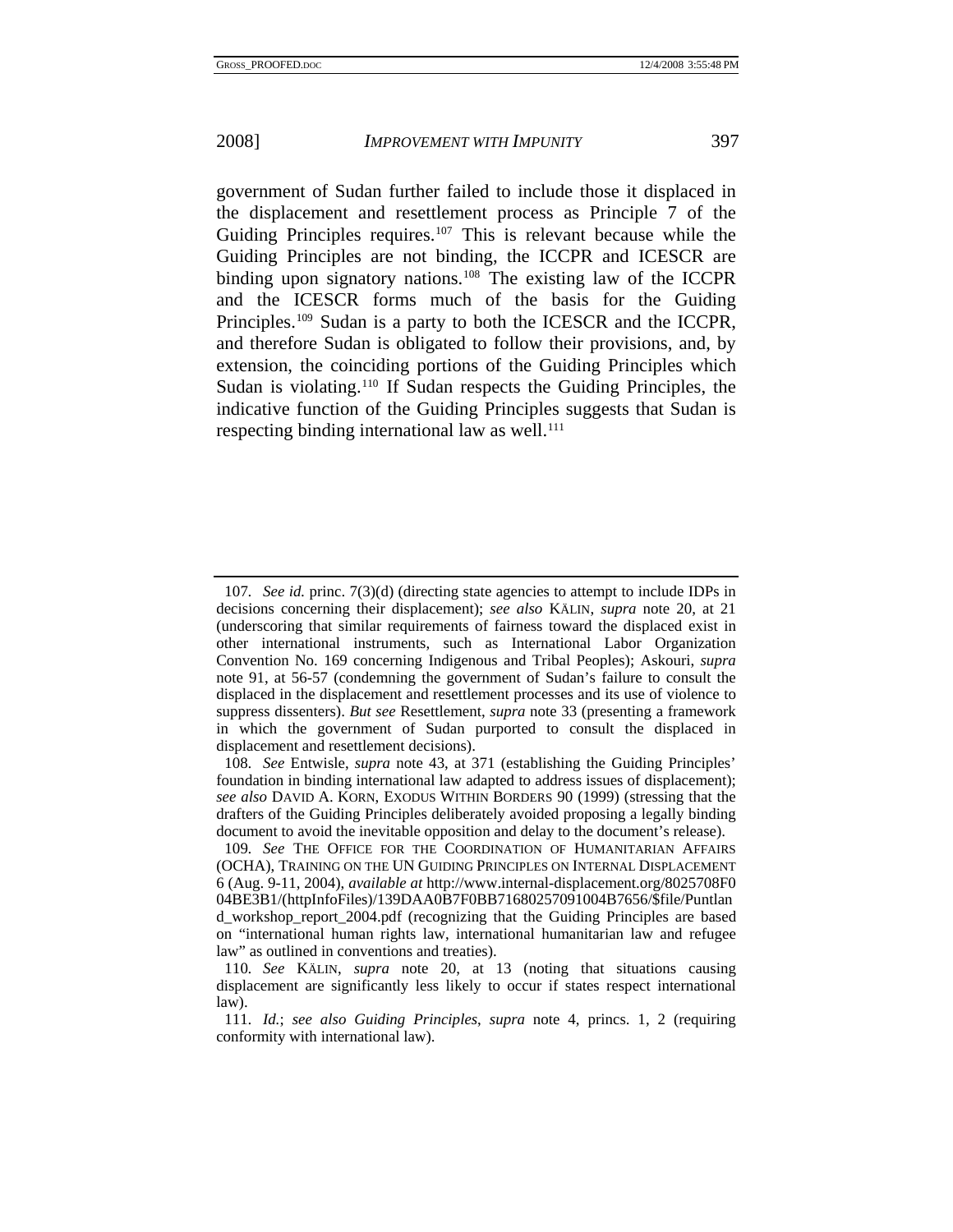<span id="page-22-0"></span>

# C. DESPITE THE FACT THAT THE ICC COULD FIND THAT SUDAN'S ACTIONS REACH THE LEVEL OF A CRIME AGAINST HUMANITY, THE ICC IS UNLIKELY TO TRY SUDAN FOR COMMITTING A CRIME AGAINST HUMANITY

By forcibly displacing people with the Merowe Dam project, Sudan is committing actions that the ICC could find to meet the requirements set forth by the Rome Statute for a crime against humanity.<sup>[112](#page-22-1)</sup> Similar situations in the International Criminal Tribunal for Yugoslavia indicate that a forcible transfer within a nation's borders provides grounds for finding commission of a crime against humanity.<sup>[113](#page-22-2)</sup> Although Sudan is not a party to the Rome Statute, the ICC can still obtain jurisdiction over the perpetrators of the Merowe Dam displacements by a referral of the U.N. Security Council pursuant to the Council's Chapter VII powers.<sup>[114](#page-22-3)</sup> It is unlikely, however, that the ICC will prosecute members of the government of Sudan for their actions in the Merowe Dam project.<sup>[115](#page-22-4)</sup> Although the ICC is investigating the situation in Darfur, the Darfur situation is distinguishable from the Merowe Dam displacements and does not necessarily indicate that the ICC will pursue those responsible for the Merowe displacements.<sup>[116](#page-22-5)</sup>

<span id="page-22-1"></span><sup>112</sup>*. See* Nicolai, *supra* note 28, at 815-17 (characterizing a comparable displacement in Zimbabwe as a crime against humanity); *see also* Rome Statute, *supra* note 10, art. 7(1)(d).

<span id="page-22-2"></span> <sup>113.</sup> Prosecutor v. Krstic, Case No. IT-98-33, Trial Chamber Judgment, ¶¶ 532, 533, 687-88 (Aug. 2, 2001), *available at* http://www.un.org/icty/krstic/TrialC1/ judgement/krs-tj010802e.pdf (finding, under the ICTY statute, that forcible internal transfers of Bosnian Muslims from an area of Bosnia and Herzegovina constituted "inhumane treatment" that amounted to a crime against humanity).

<span id="page-22-3"></span><sup>114</sup>*. See* Kenneth S. Gallant, *Jurisdiction to Adjudicate and Jurisdiction to Prescribe in International Criminal Courts*, 48 VILL. L. REV. 763, 784-86 (2003) (charging the U.N. Security Council with upholding "international peace and security" through the exercise of its Chapter VII authority and the Rome Statute).

<span id="page-22-4"></span><sup>115</sup>*. See* Int'l Comm'n of Inquiry on Darfur, *Report of the International Commission of Inquiry on Darfur to the United Nations Secretary-General* 3-4 (Jan. 25, 2005), http://www.un.org/news/dh/sudan/com\_inq\_darfur.pdf [hereinafter *Inquiry on Darfur*] (evaluating the list of crimes observed in Darfur before the ICC admitted the situation).

<span id="page-22-5"></span><sup>116</sup>*. Cf.* Katy Glassborow, *ICC Suspect Dealing with Darfur Crisis*, INSTITUTE FOR WAR & PEACE REPORTING, June 15, 2007, http://iwpr.net/?p=acr&s= f&o=336362&apc\_state=henpacr (emphasizing the severity of the crimes for which the ICC issued a warrant in the Darfur situation, including the coordination of "murders, rapes, torture, forced displacement and unlawful imprisonment of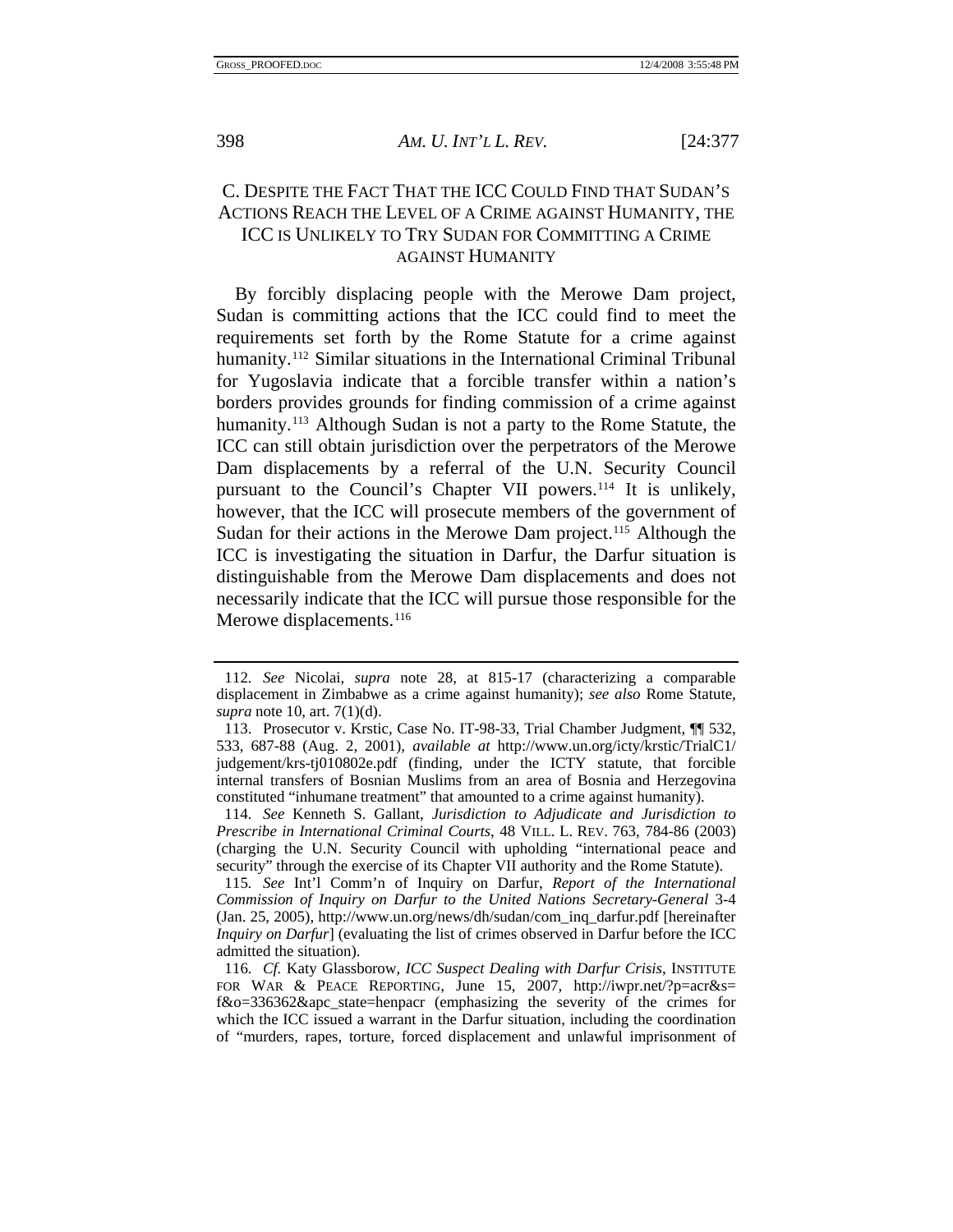<span id="page-23-0"></span>

## *1. Sudan's Actions Constitute a Crime Against Humanity under the Rome Statute*

The forced displacements resulting from the Merowe Dam project meet the threshold for a crime against humanity.<sup>[117](#page-23-1)</sup> Without adequate justification, Sudan forced the IDPs from homes in which they were lawfully present, meeting the requirements set forth in Article 7(2)(d) of the Rome Statute.<sup>[118](#page-23-2)</sup> The government of Sudan has knowledge of the displacements and is conducting them as part of a large scale program, meeting the requirements set forth in Article 7(1), applicable to all the named crimes against humanity.<sup>119</sup> Furthermore, Sudan is committing a crime against humanity even in the absence of armed conflict, as international law bans crimes against humanity at any time.[120](#page-23-4)

innocent civilians").

<span id="page-23-1"></span><sup>117</sup>*. See* Rome Statute, *supra* note 10, art. 7(1) (listing forcible transfer of a population, among other crimes, as a crime against humanity "when committed as part of a widespread or systematic attack directed against any civilian population, with knowledge of the attack"); *see also* Antonio Cassese, *Crimes Against Humanity*, *in* ROME STATUTE COMMENTARY, *supra* note 78, at 353, 360-65 (presenting the specific elements of *mens rea* and *actus reus* needed for crimes against humanity under the Rome Statute).

<span id="page-23-2"></span><sup>118</sup>*. See* Rome Statute, *supra* note 10, art. 7(2)(d) ("'Deportation or forcible transfer of population' means forced displacement of the persons concerned by expulsion or other coercive acts from the area in which they are lawfully present, without grounds permitted under international law . . . ."); *see also* KIM, *supra* note 76, at 563 n.223 (qualifying duress and coercion as meeting the requirement of force as used in Article 7(2)(d) of the Rome Statute and emphasizing that overt physical force is not a requirement of the article); Resettlement, *supra* note 34 (noting the government's implicit acknowledgement of the legality of residence of those the Dam will displace).

<span id="page-23-3"></span><sup>119</sup>*. See* Cassese, *supra* note 117, at 373-74 (recognizing the requirement in customary international law and in the Rome Statue that the displacements or crimes against humanity must be large scale).

<span id="page-23-4"></span><sup>120</sup>*. See id.* at 356 n.8 (listing sources confirming the lack of necessity for a connection between war and crimes against humanity found in the dicta of a decision of the International Criminal Tribunal for the former Yugoslavia and by the International Committee of the Red Cross); *see also* SCHABAS, *supra* note 79, at 22 (regarding the ability to try crimes against humanity during times of war or peace as an example of the evolution of the definition of war crimes and crimes against humanity).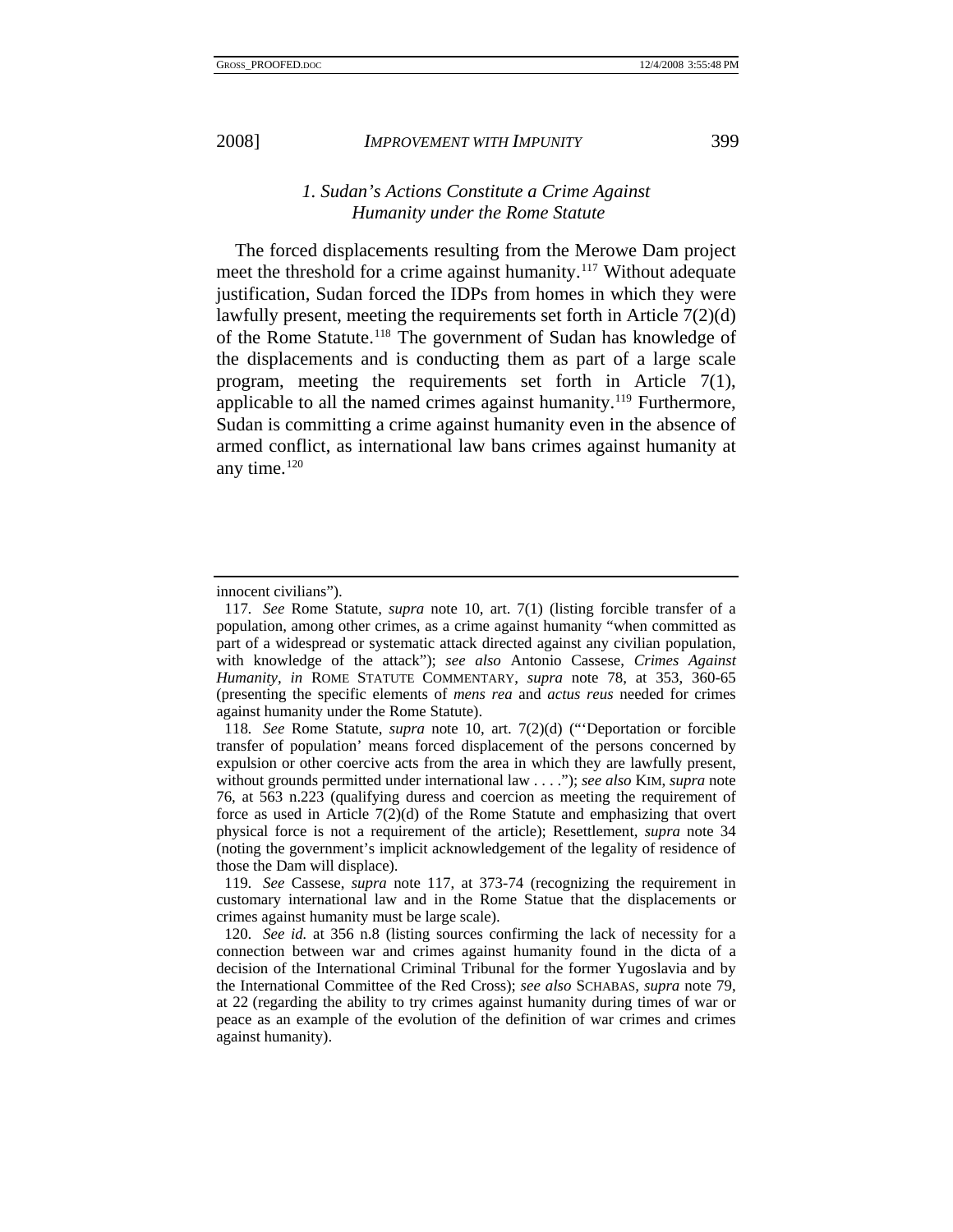## *2. The ICC has Jurisdiction over Sudan Despite Sudan Not Being a Member Party to the Rome Statue if the Security Council Refers the Matter Pursuant to Its Chapter VII Powers*

A criminal court that is unable to prosecute is not effective.<sup>[121](#page-24-1)</sup> The U.N. Security Council can refer the Merowe Dam situation to the Special Prosecutor pursuant to the Council's powers under Chapter VII of the U.N. Charter.<sup>[122](#page-24-2)</sup> A referral of this type is appropriate because Sudan will not otherwise appear before the ICC.<sup>[123](#page-24-3)</sup> The Security Council has referred the Darfur situation, which is occurring within the same country, and this implies that the Security Council could refer the Merowe Dam situation to the Special Prosecutor as well.[124](#page-24-4) Furthermore, the Special Prosecutor found the Darfur situation admissible, which means the ICC could potentially find the Merowe Dam situation to be admissible.[125](#page-24-5) In contrast to the *ad hoc* tribunals that preceded the ICC, the ICC can try ongoing or presently occurring crimes.[126](#page-24-6)

<span id="page-24-0"></span>

<span id="page-24-1"></span><sup>121</sup>*. See* Madeline Morris, *High Crimes and Misconceptions: The ICC and Non-Party States*, *in* INTERNATIONAL CRIMES, PEACE, AND HUMAN RIGHTS: THE ROLE OF THE INTERNATIONAL CRIMINAL COURT 219, 219 (Dinah Shelton ed., 2000) (arguing that ICC jurisdiction over states not party to the Rome Statute avoids the "dismal prospect" that the court would be unable to pursue its mandate as a result of a lack of jurisdiction).

<span id="page-24-2"></span><sup>122</sup>*. See* U.N. Charter, *supra* note 26, art. 39 (permitting the Security Council to intervene in instances of "any threat to the peace" or "to maintain or restore international peace and security"); *see also* S.C. Res. 1593, pmbl., U.N. Doc. S/RES/1593 (Mar. 31, 2005) [hereinafter Resolution 1593] (setting forth justifications for referring the situation in Darfur, Sudan to the ICC Prosecutor); *Darfur Inquiry*, *supra* note 28, at 5 (illustrating an instance in which the Security Council found a threat to international security and chose to intervene); SCHABAS, *supra* note 79, at 54-55 (underscoring that the ICC's jurisdiction may be over subject matter, territory, individuals, and time).

<span id="page-24-3"></span><sup>123</sup>*. See* SCHABAS, *supra* note 79, at 54-55 (indicating the appropriateness of bringing a case before the ICC when the state cannot or will not); *see also* FACT SHEET, *supra* note 84, para. 28 (limiting the reach of the ICC to cases where the judicial system that should be prosecuting the crime has failed to prosecute or to pursue a good faith effort to prosecute the crime).

<span id="page-24-4"></span><sup>124</sup>*. See* Resolution 1593, *supra* note 122, ¶ 1 (referring the situation in Darfur to the Special Prosecutor).

<span id="page-24-6"></span><span id="page-24-5"></span><sup>125</sup>*. Cf.* Kirsch, *supra* note 67, at 545 (recognizing the reality that states will continue to be unable or unwilling to prosecute those responsible for crimes falling under the jurisdiction of the ICC).

<sup>126</sup>*. See id.* (recognizing the additional difficulties created by the ICC's power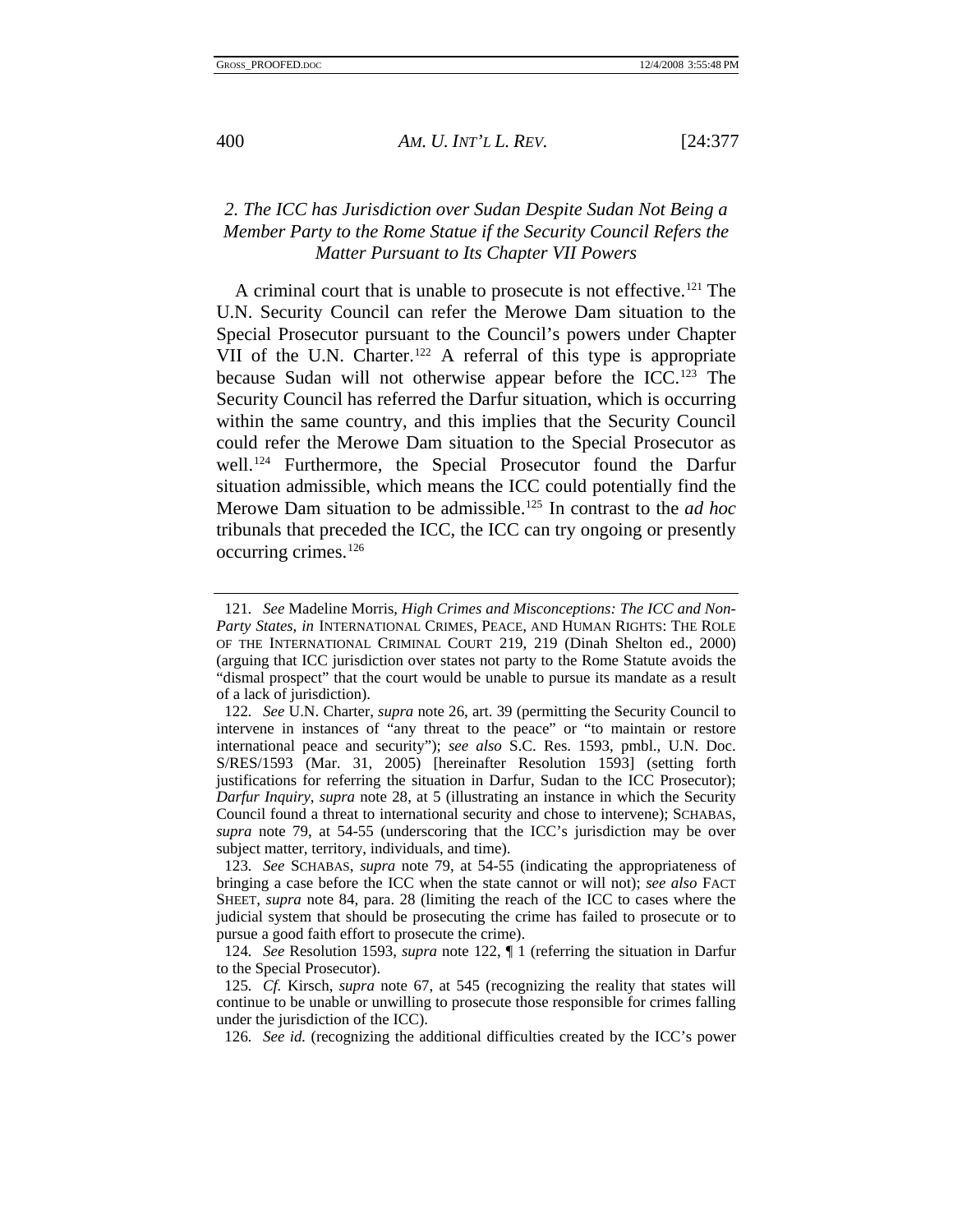<span id="page-25-0"></span>

*3. The ICC is Likely to Find Sudan's Actions with Respect to the Merowe Dam Inadmissible, Despite Meeting the Requirements set forth by Article 7 of the Rome Statute for a Crime against Humanity* 

The ICC is not obligated to prosecute a crime simply because it meets the requirements for jurisdiction, and it will likely refuse to take on this case of Sudan's forced displacements.[127](#page-25-1) The Special Prosecutor and the ICC have discretion to hear or decline to hear any case, even if the ICC has jurisdiction.<sup>[128](#page-25-2)</sup> Admissibility maintains the high standard of the Rome Statute by allowing the ICC to choose which cases it hears.<sup>[129](#page-25-3)</sup> In the Darfur situation, the ICC chose to admit the case only after a commission found evidence of crimes

to prosecute ongoing or presently occurring crimes in the areas of investigation and security); *see also* Rome Statute, *supra* note 10, art. 11 (establishing ICC jurisdiction for any crimes committed after the enactment of the Rome Statute, with the implication that these crimes may be ongoing); Int'l Criminal Court, *Report of the International Criminal Court*, ¶ 5, U.N. Doc. A/62/314 (Aug. 31, 2007) [hereinafter *Darfur Report*] (describing past practices of the ICC in protecting witnesses and victims, including issuance of warrants under seal or delay of proceedings until the ICC is able to guarantee the safety of all those involved).

<span id="page-25-1"></span><sup>127</sup>*. See* SCHABAS, *supra* note 79, at 55 (explaining that the hard and fast rules of jurisdiction and the largely discretionary rules of admissibility lead to overlap in which the Court's discretion stands to play a significant role).

<span id="page-25-2"></span><sup>128</sup>*. See* Kirsch, *supra* note 67, at 543 (stating explicitly that even if the ICC has jurisdiction it may not act because it is a court of last resort, making action inappropriate until all domestic remedies have been exhausted, and because the matter must hold sufficient gravity to merit ICC consideration); *see also* SCHABAS, *supra* note 79, at 55 (recognizing that the concept of admissibility of cases to the ICC is almost purely permissive, while the rules of jurisdiction are fixed, allowing no exceptions). *See generally* International Criminal Court, Jurisdiction and Admissibility, http://www.icc-cpi.int/about/ataglance/jurisdiction\_admissibility. html (last visited Aug. 20, 2008) (recognizing that ICC jurisdiction is limited to states that have submitted to ICC jurisdiction, crimes taking place on the territory of states that have submitted to ICC jurisdiction, issues that have been referred to the ICC by the U.N. Security Council, and issues occurring after July 1, 2002, while admissibility is based on the principle of complementarity, thus limiting the instances in which the ICC will act).

<span id="page-25-3"></span><sup>129</sup>*. See* Eva Golinger-Moncada, *Why The Case Against Chávez Will Not Be Heard In The Hague*, VENEZUELANALYSIS.COM, Nov. 17, 2003, http://www.ven ezuelanalysis.com/analysis/225 (underscoring the importance of maintaining high standards of admissibility under the Rome Statute to protect the credibility of the ICC and to prevent it from becoming a "forum of baseless complaints by extremists").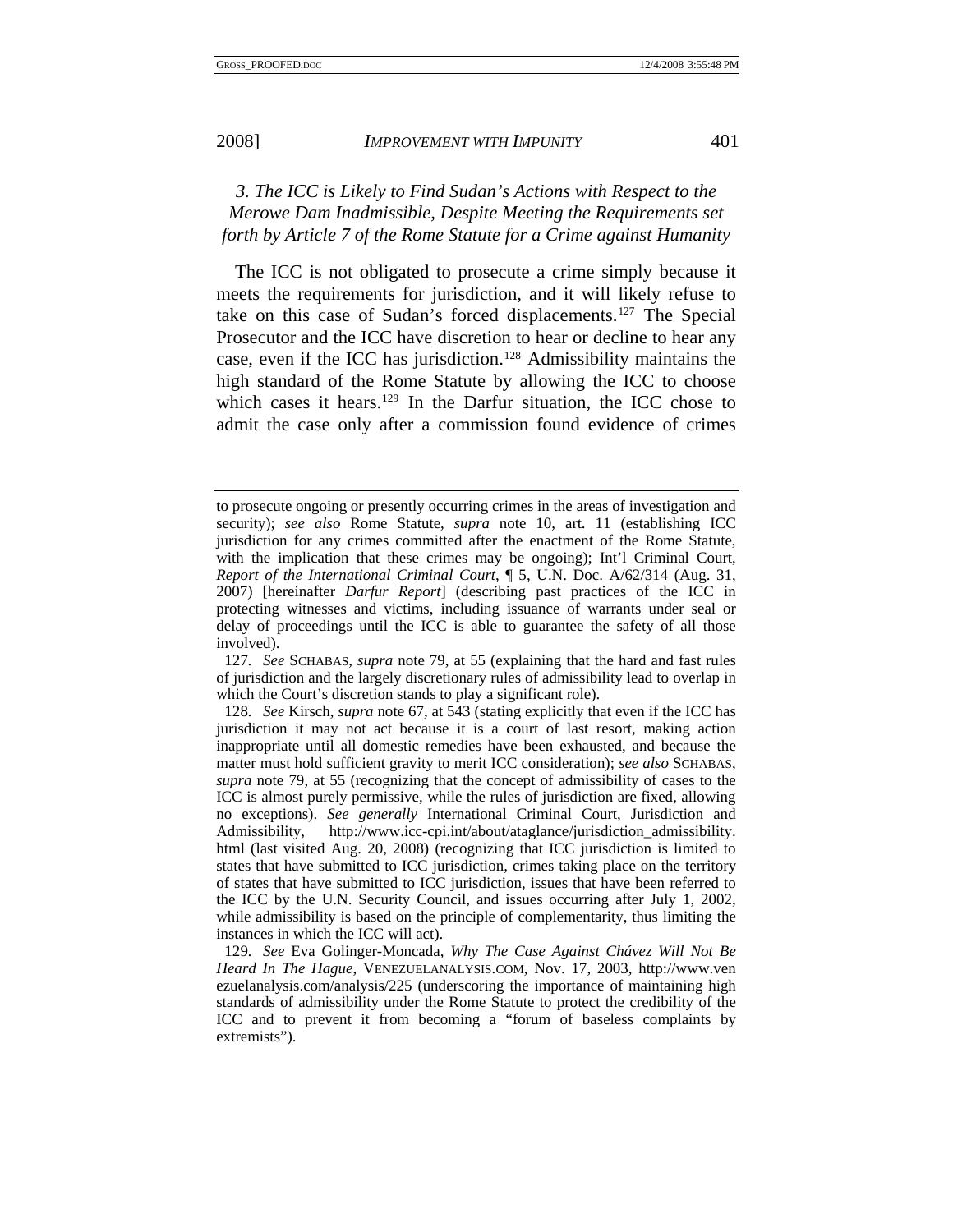<span id="page-26-0"></span>more serious than displacement.<sup>[130](#page-26-1)</sup> Seeking prosecution solely on the grounds of forced displacement distinguishes the Merowe situation from the Darfur situation, in which the Security Council found that the situation posed a threat to peace and security in the region.<sup>[131](#page-26-2)</sup>

## III. RECOMMENDATIONS

Guiding Principle  $6(2)(c)$ 's proportionality test presents an inadequate means of determining the acceptability of a development project.[132](#page-26-3) The United Nations should develop a framework that presents specific requirements for a project to continue. In the absence of such guidelines, the government of Sudan should strive to meet international standards already in place.<sup>[133](#page-26-4)</sup> If Sudan fails to do so, the ICC should admit this case and punish those responsible for the forced relocations.

# A. THE UNITED NATIONS SHOULD ESTABLISH A FRAMEWORK FOR DEFINING THE BALANCE BETWEEN NECESSITY AND HARDSHIP ON THOSE WHOM LARGE-SCALE DEVELOPMENT PROJECTS DISPLACE IN ORDER TO CLARIFY THE MEANING OF GUIDING PRINCIPLE 6(2)(C)

First, displaced persons should benefit directly from the displacing project. This is consistent with the language requiring a compelling public benefit and specifically applies the benefit to those displaced.[134](#page-26-5) A requirement of direct benefit would ensure that IDPs

<span id="page-26-1"></span><sup>130</sup>*. See Inquiry on Darfur*, *supra* note 115, at 3 (releasing investigation results revealing cases of murder, torture, rape, and disappearances of civilians in Darfur perpetrated by government forced and government supported militias).

<span id="page-26-2"></span><sup>131</sup>*. See* Resolution 1593, *supra* note 122, pmbl. & ¶ 1 (deciding that the situation in Darfur "constitute [d] a threat to international peace and security" meriting referral to the Special Prosecutor under the Security Council's Chapter VII powers).

<span id="page-26-3"></span><sup>132</sup>*. Cf.* OP 4.12, *supra* note 20, para. 2(b) (providing more guidance on what an effective proportionality test should produce, including "sustainable development programs, providing sufficient investment resources to enable the persons displaced by the project to share in project benefits" and an opportunity for the displaced to participate in the implementation of these programs).

<span id="page-26-5"></span><span id="page-26-4"></span><sup>133</sup>*. See* KÄLIN, *supra* note 20, at 13 (suggesting that adherence to the Guiding Principles and international law is concurrent given the significant overlap between them).

<sup>134</sup>*. See Guiding Principles*, *supra* note 4, princ. 6(2)(c) (proscribing forced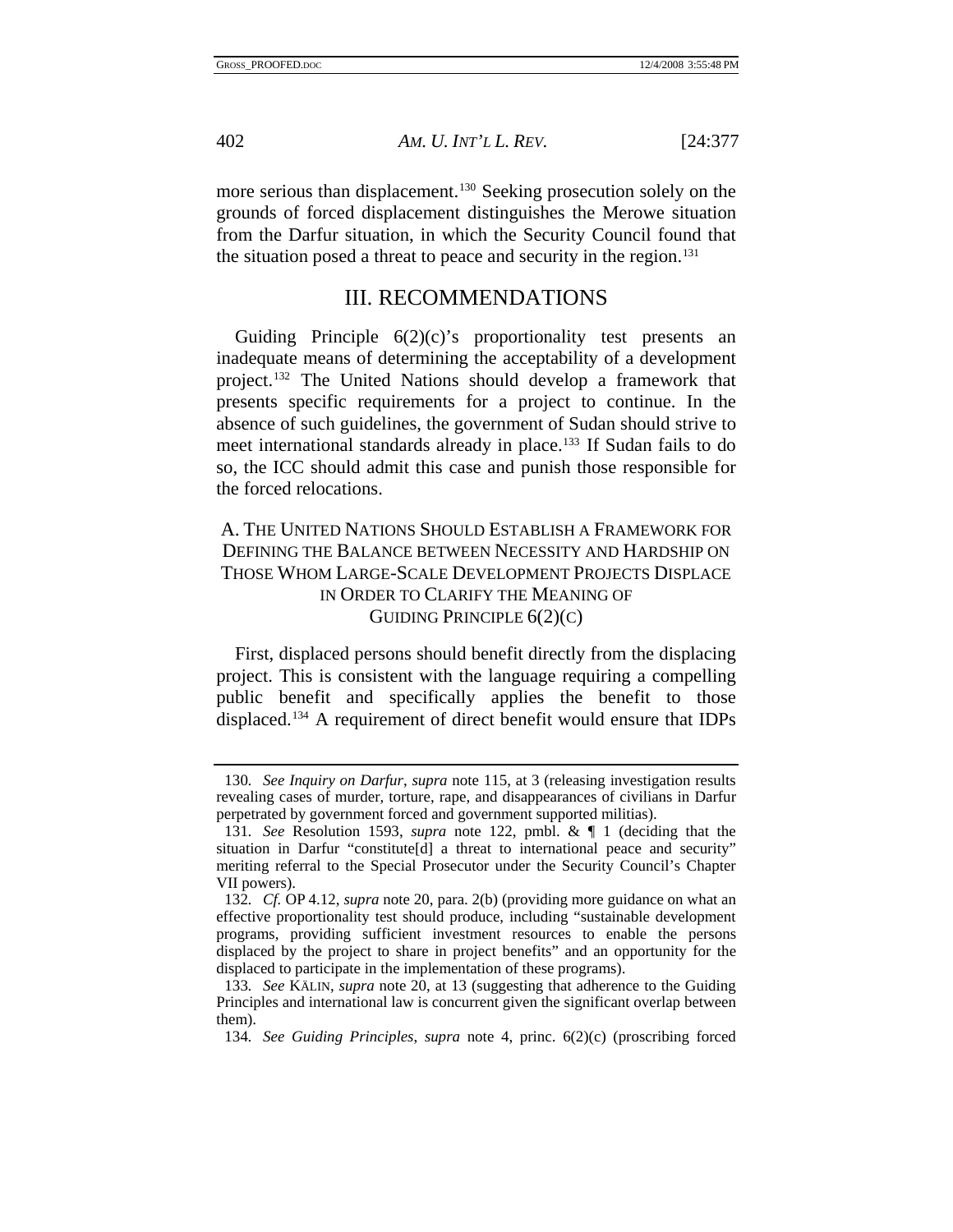receive some benefit promptly.<sup>[135](#page-27-0)</sup> In this situation, for example, Sudan should move the approximately 60,000 displaced persons to homes and communities that have reliable and extremely cheap electrical power.<sup>[136](#page-27-1)</sup> The proximity inherent in such a requirement eliminates some of the practical hurdles to implementing such a "direct benefit" scheme.<sup>[137](#page-27-2)</sup>

Second, the government should improve the infrastructure in the relocation areas to provide for a net reduction in the poverty level in those areas, in contrast to the increase in poverty created by the relocations for the Merowe Dam project.[138](#page-27-3) The Guiding Principles and the ICESCR already include requirements for the adequacy of relocation housing.[139](#page-27-4) This is consistent with the direct benefit scheme discussed above as well. In this case, the government of Sudan cannot show that the substantial number of IDPs will benefit suitably to allow the project to continue, so the project should not continue despite a showing of benefit for the nation as a whole.<sup>[140](#page-27-5)</sup> While requiring an adequate standard of living for the displaced

<span id="page-27-1"></span>136*. See* About the Dam, *supra* note 50 (recognizing the main benefit of the Dam as the production of cheap and efficient electricity).

<span id="page-27-2"></span>137*. See* Long, *supra* note 135, at 1637-38 (explaining that the "traditional topdown scheme of decision-making" regarding dams and dam development fails to recognize that dams displace individuals who are often not the direct beneficiaries of the project).

relocation for development projects in the absence of a "compelling or overriding public benefit"); *see also* OP 4.12, *supra* note 20, para. 2(b) (requiring that projects involving relocation be sufficiently funded to provide benefits to the displaced).

<span id="page-27-0"></span><sup>135</sup>*. Cf.* Le Thanh Long, *Vietnamese Water Resources Legislation and Legal Regulation of Dams: Viewed Through the World Commission on Dams' Suggested Policy Framework*, 16 AM. U. INT'L L. REV. 1631, 1689 (2001) (detailing an example from Vietnam where citizens were displaced to make way for a large hydroelectric dam project and over twenty years later still have not received electricity from the dam).

<span id="page-27-3"></span><sup>138</sup>*. See* FACT-FINDING MISSION, *supra* note 2, § 6 (voicing concern that at the El Multaga relocation site, the poverty level has risen from ten percent to sixty-five percent in under two years).

<span id="page-27-4"></span><sup>139</sup>*. See Guiding Principles*, *supra* note 4, princ. 18 (guaranteeing "the right to an adequate standard of living" for displaced persons); ICESCR, *supra* note 8, arts. 11, 12 (recognizing the right of all people to "an adequate standard of living" and "the highest attainable standard of physical and mental health").

<span id="page-27-5"></span><sup>140</sup>*. See* FACT-FINDING MISSION, *supra* note 2, § 6 (illustrating the inadequacy of the government's proposed compensation plan, which provides only four years' earnings for date trees, which "can provide dates for up to 100 years," and only minimal compensation for vegetable gardens).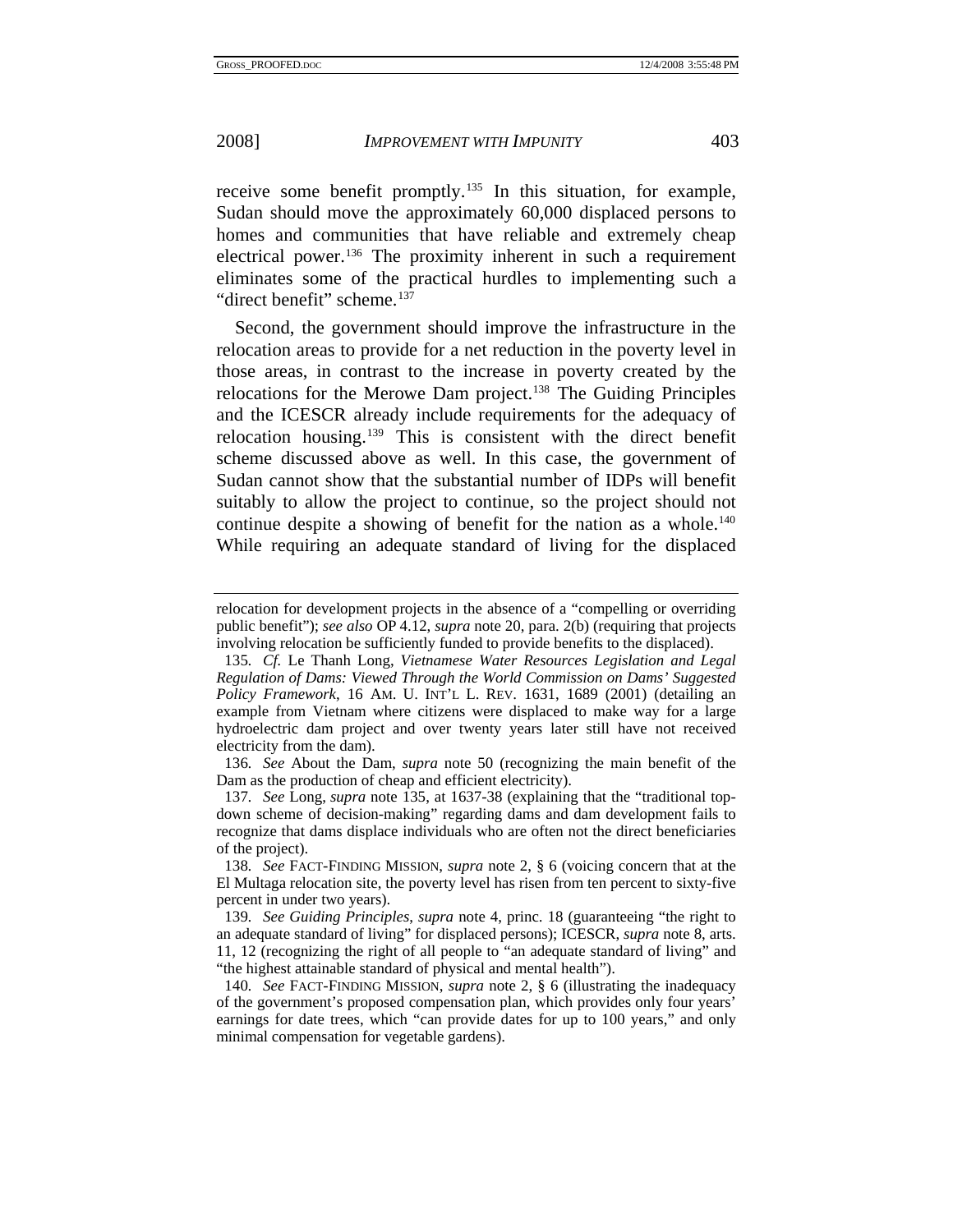<span id="page-28-0"></span>cannot prevent governments from operating in bad faith, it would be effective in deterring governments from attempting to displace people in situations where supplying an adequate standard of living is impossible. $141$ 

# B. THE GOVERNMENT OF SUDAN SHOULD STRIVE TO MEET INTERNATIONAL STANDARDS IN THE RELOCATION OF THE IDPS THE MEROWE DAM DISPLACES

In order to comply with international law regarding appropriate treatment of IDPs, Sudan should provide the opportunity for the IDPS to have an adequate standard of living by allowing them to maintain the lifestyle they had before displacement.<sup>142</sup> Sudan should move the IDPs, who are mostly farmers, to areas where they are able to continue farming. $143$ 

Although providing appropriate accommodations for relocation will not absolve the government of Sudan of the other violations it has committed, it would greatly help Sudan comply with international law.[144](#page-28-4) Sudan should also make efforts to include the IDPs in any future decisions about their relocation.<sup>[145](#page-28-5)</sup>

## C. THE U.N. SECURITY COUNCIL SHOULD RECOGNIZE FORCIBLE DISPLACEMENT AS A CRIME AGAINST HUMANITY AND SHOULD PROSECUTE THOSE RESPONSIBLE

Forced displacement is a crime against humanity, and the ICC should prosecute it even when the situation does not involve more

<span id="page-28-1"></span><sup>141</sup>*. See id.* (listing some of the inadequacies and problems of the resettlement site of El Multaga, including poor soil quality and a sizeable portion of the land unable to be cultivated because it is still covered with sand).

<span id="page-28-2"></span><sup>142</sup>*. See* NPR Interview, *supra* note 46 (explaining that continuity of livelihood is a significant factor in justifying and legitimizing large development projects).

<span id="page-28-3"></span><sup>143</sup>*. See* OP 4.12, *supra* note 20, paras. 9, 11 (warning of the complexity of relocating people with close ties to the land due to impacts on their cultural identity and encouraging sustainable strategies for resettlement that provide specifically for IDPs who depend on the land); *see also* FACT-FINDING MISSION, *supra* note 2, § 6 (recognizing that farmers have suffered due to the forced relocations, as their diets and the quality of their products have deteriorated due to poor soil quality).

<sup>144</sup>*. See supra* Part II (discussing international law and possible violations).

<span id="page-28-5"></span><span id="page-28-4"></span><sup>145</sup>*. See Guiding Principles*, *supra* note 4, princ. 7 (requiring that those whom the government will displace participate in the planning concerning their displacement).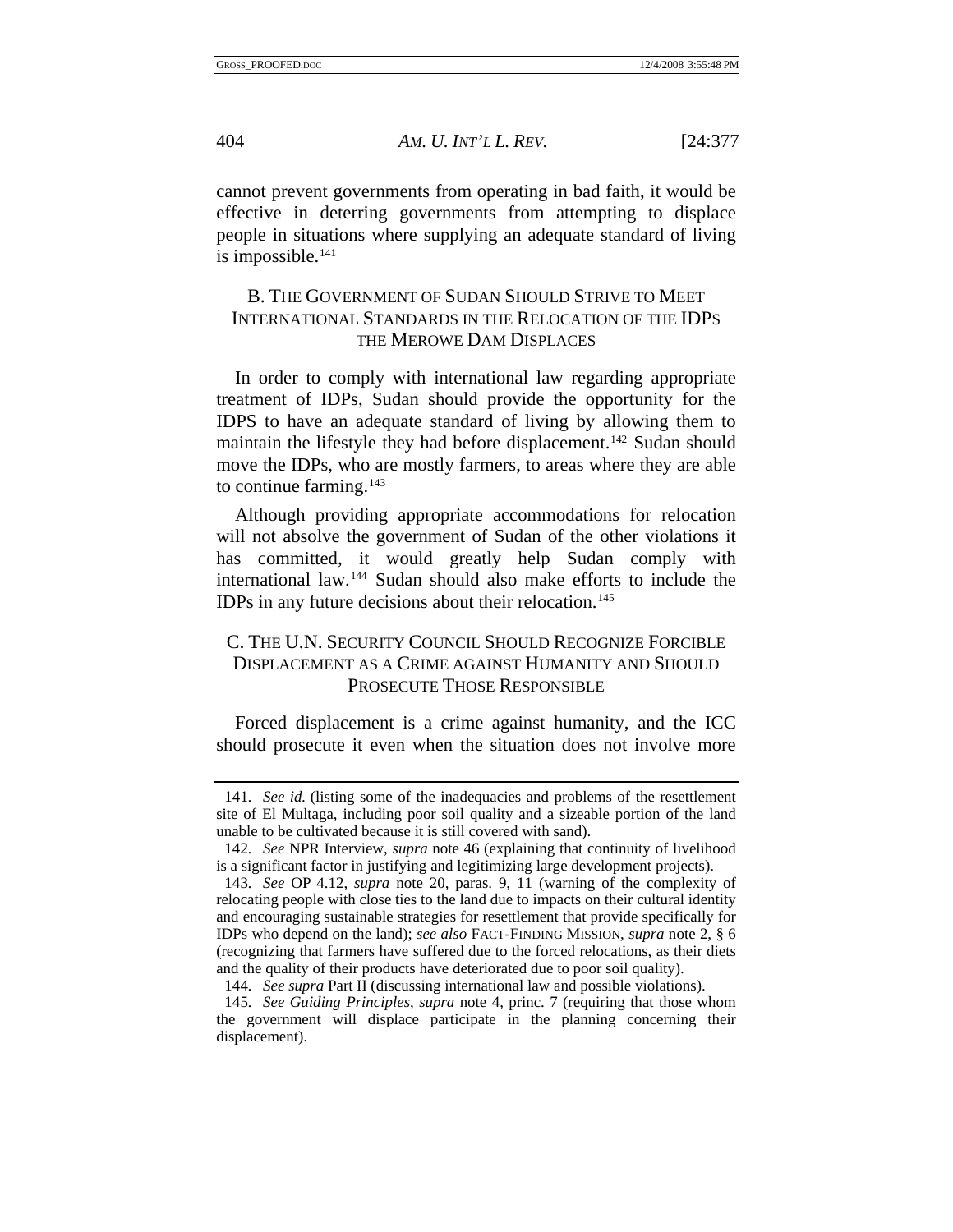serious crimes.<sup>[146](#page-29-0)</sup> The U.N. Security Council should choose to prosecute in appropriate cases in order to avoid rendering forced displacement's status as a crime against humanity a nullity.<sup>[147](#page-29-1)</sup> Because of the existing crises in Sudan and the Security Council's willingness to recognize the deficiencies of the Sudanese judicial system,<sup>[148](#page-29-2)</sup> the Merowe Dam situation is an ideal case for the Security Council to refer to the ICC.[149](#page-29-3) The Merowe Dam situation will not dilute the high standard that must be met to constitute a crime against humanity, as it meets every qualification in the Rome Statute.<sup>[150](#page-29-4)</sup>

The ICC should admit cases when a government commits a crime against humanity that meets the requirements of the Rome Statute cases such as this.[151](#page-29-5) Specifically, the ICC should admit the case of the Merowe Dam project because there is no other appropriate forum and because it is not a frivolous case.[152](#page-29-6) The Special Prosecutor should take this case to uphold the function of the ICC as a court of last resort.<sup>[153](#page-29-7)</sup> The domestic courts will not prosecute the government officials responsible for the displacements, making this an appropriate instance for ICC intervention.[154](#page-29-8) The ICC and the U.N.

<span id="page-29-3"></span>149*. See* UNHCHR Press Release, *supra* note 3 (presenting evidence that the government of Sudan is committing serious violations of civil and political rights in the execution of the Merowe Dam project).

<span id="page-29-4"></span>150*. See* Rome Statute, *supra* note 10, art. 7 (stating that a widespread "deportation or forcible transfer of population" qualifies as a crime against humanity).

151*. See id.* art. 1.

<span id="page-29-0"></span><sup>146</sup>*. Cf.* Glassborow, *supra* note 116 (including forced displacement in charges against a suspect in the Darfur crisis, but only in addition to crimes generally regarded as more heinous, such as murder, rape, and torture).

<span id="page-29-1"></span><sup>147</sup>*. See* Christine A.E. Bakker, Comment, *A Full Stop to Amnesty in Argentina: The Simón Case*, 3 J. INT'L CRIM. JUST. 1106, 1113 (2005) (discussing the duty to prosecute arising in international law from both customary and conventional law).

<span id="page-29-2"></span><sup>148</sup>*. See Darfur Inquiry*, *supra* note 28, at 6 (illustrating the weakening of the Sudanese judicial system resulting from significant strengthening of the executive and the failure to adequately codify human rights norms).

<span id="page-29-6"></span><span id="page-29-5"></span><sup>152</sup>*. See* Golinger-Moncada, *supra* note 129 (arguing that to maintain the level of international respect it commands, the ICC can and should refuse to hear frivolous cases or claims with no merit).

<span id="page-29-7"></span><sup>153</sup>*. See Darfur Report*, *supra* note 126, ¶ 2 (reiterating that the jurisdiction of the ICC is complementary in nature).

<span id="page-29-8"></span><sup>154</sup>*. See* Resolution 1593, *supra* note 122 (exemplifying a proper referral to the Special Prosecutor due to the failure of the national justice system in Sudan); Kirsch, *supra* note 67, at 540 (proffering historical examples of criminal government behavior protected by ineffective national courts).